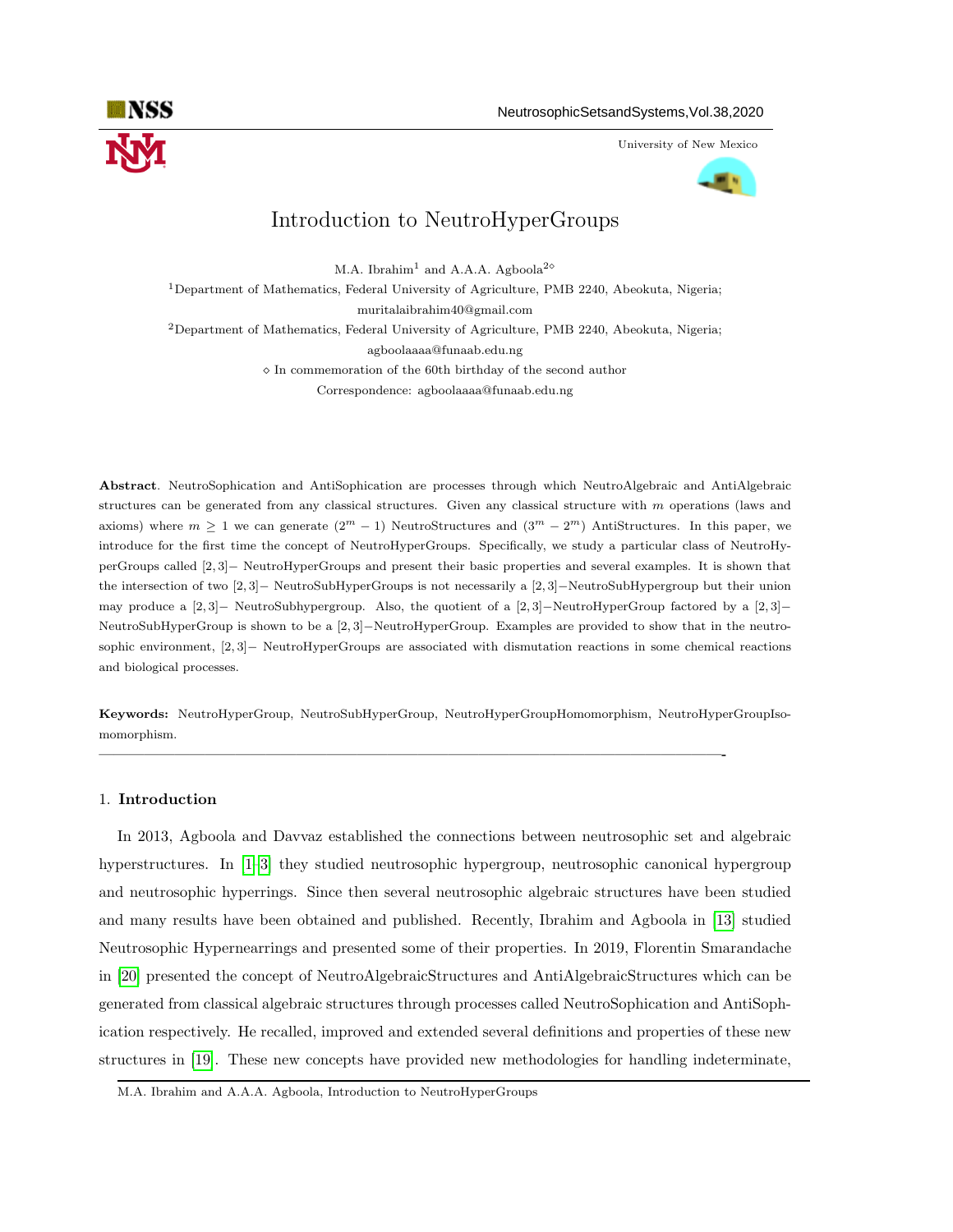incomplete and imprecise information and processes. The work of Smarandache in [\[20\]](#page-17-3) was studied viza-viz the classical number systems  $N, Z, Q, \mathbb{R}$  and  $\mathbb{C}$  by Agboola et al. in [\[4\]](#page-17-6). In [\[5,](#page-17-7)[6\]](#page-17-8), Agboola formally presented the notions of NeutroGroups, NeutroSubgroups, NeutroRings, NeutroSubrings, NeutroIdeal, NeutroQuotientRings, and he established several properties of these structures and their substructures for the classes he considered. Recently, Rezaei and Smarandache in [\[17\]](#page-17-9) introduced the concepts of Neutro-BE-algebras and Anti-BE-algebras and in [\[7,](#page-17-10) [12\]](#page-17-11) Agboola and Ibrahim introduced the concept of NeutroVectorSpaces and AntiRings. The present paper will be concerned with the introduction of the concept of NeutroHyperGroups and presentations of their basic properties and examples. For more details on Neutrosophy and applications, the readers should see [\[8,](#page-17-12) [9,](#page-17-13) [14–](#page-17-14)[16,](#page-17-15) [18,](#page-17-16) [22\]](#page-17-17).

#### 2. Preliminaries

In this section, we will give some definitions, examples and results that will be used in the sequel.

**Definition 2.1.** Let H be a non-empty set and  $\circ: H \times H \longrightarrow P^*(H)$  be a hyperoperation. The couple  $(H, \circ)$  is called a hypergroupoid. For any two non-empty subsets A and B of H and  $x \in H$ , we define

$$
A \circ B = \bigcup_{a \in A, b \in B} a \circ b, \quad A \circ x = A \circ \{x\} \quad \text{and} \quad x \circ B = \{x\} \circ B.
$$

**Definition 2.2.** A hypergroupoid  $(H, \circ)$  is called a semihypergroup if for all a, b, c of H we have  $(a \circ b) \circ c = a \circ (b \circ c)$ , which means that

$$
\bigcup_{u \in a \circ b} u \circ c = \bigcup_{v \in b \circ c} a \circ v.
$$

A hypergroupoid  $(H, \circ)$  is called a quasihypergroup if for all a of H we have  $a \circ H = H \circ a = H$ . This condition is also called the reproduction axiom.

**Definition 2.3.** A hypergroupoid  $(H, \circ)$  which is both a semihypergroup and a quasi- hypergroup is called a hypergroup.

**Definition 2.4.** Let  $(H, \circ)$  and  $(H', \circ')$  be two hypergroupoids. A map  $\phi : H \longrightarrow H'$ , is called

- (1) an inclusion homomorphism if for all  $x, y$  of H, we have  $\phi(x \circ y) \subseteq \phi(x) \circ' \phi(y)$ ;
- (2) a good homomorphism if for all x, y of H, we have  $\phi(x \circ y) = \phi(x) \circ' \phi(y)$ .

**Definition 2.5.** Let H be a non-empty set and let  $+$  be a hyperoperation on H. The couple  $(H, +)$  is called a canonical hypergroup if the following conditions hold:

- (1)  $x + y = y + x$ , for all  $x, y \in H$ ,
- (2)  $x + (y + z) = (x + y) + z$ , for all  $x, y, z \in H$ ,
- (3) there exists a neutral element  $0 \in H$  such that  $x + 0 = \{x\} = 0 + x$ , for all  $x \in H$ ,
- (4) for every  $x \in H$ , there exists a unique element  $-x \in H$  such that  $0 \in x + (-x) \cap (-x) + x$ ,
- (5)  $z \in x + y$  implies  $y \in -x + z$  and  $x \in z y$ , for all  $x, y, z \in H$ .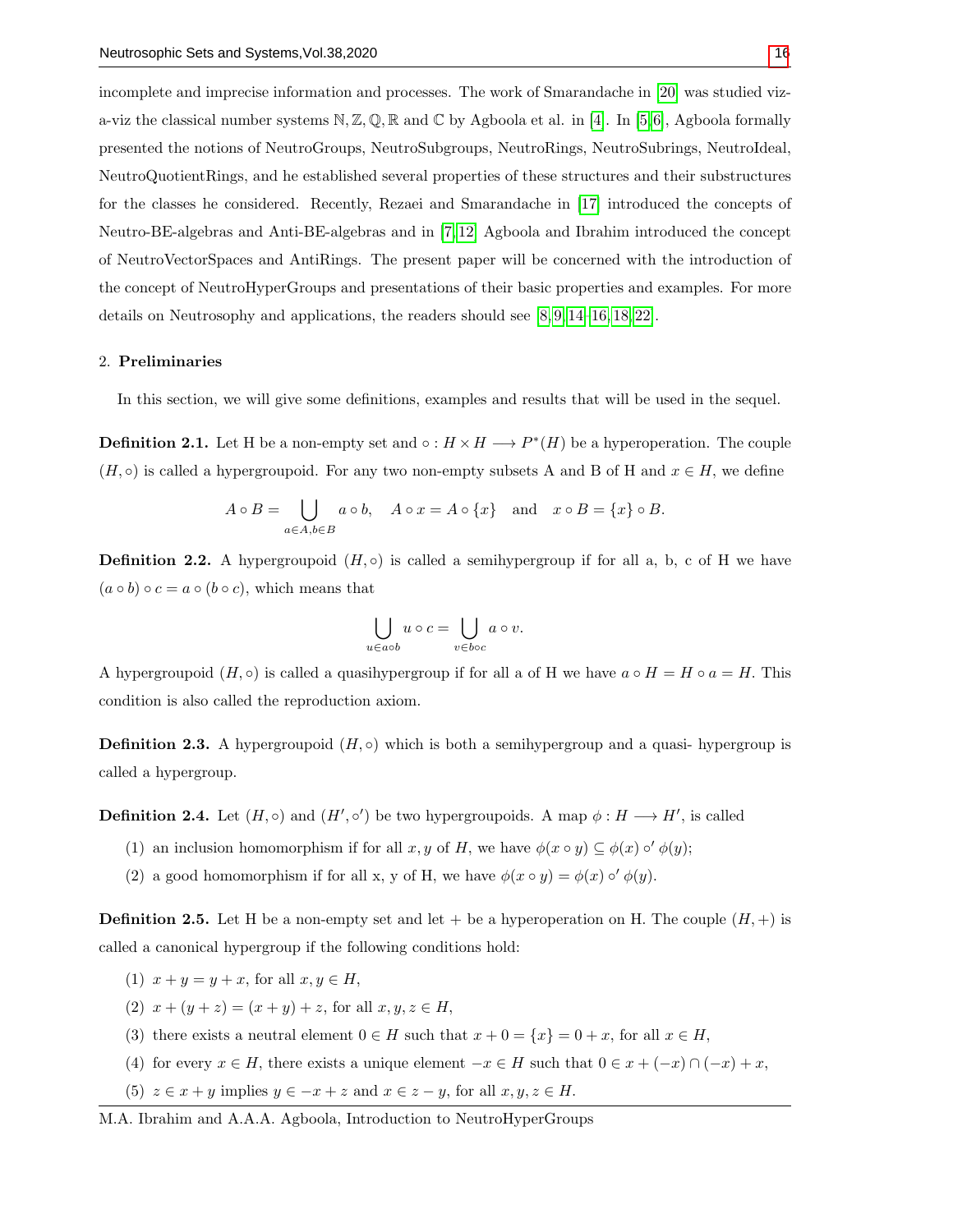#### Definition 2.6. [\[21\]](#page-17-18)

- (i) A classical operation is an operation well-defined for all the set's elements.
- (ii) A classical hyper-operation is a hyper-operation well-defined for all the set's elements.
- (iii) A neutro operation is an operation partially well-defined or partially indeterminate or partially outer defined on a given set.
- (iv) (Anti) Operation is an operation that is outer defined for all set's elements.
- (v) A classical law/axiom defined on a nonempty set is a law/axiom that is totally true (i.e., true for all set's elements).
- (vi) A NeutroLaw/NeutroAxiom defined on a nonempty set is a law/axiom that is true for some set's element  $[degree of truth (T)],$  indeterminate for other set's elements  $[degree of indeterminacy]$ (I)], or false for the other set's elements [degree of falsehood  $(F)$ ], where  $T, I, F \in [0, 1]$ , with  $(T, I, F) \neq (1, 0, 0)$  that represents the classical axiom, and  $(T, I, F) \neq (0, 0, 1)$  that represents the AntiAxiom.
- (vii) An AntiLaw/AntiAxiom defined on a nonempty set is a law/axiom that is false for all set's elements.
- (viii) NeutroHyperOperation is a hyper-operation partially well-defined, partially indeterminate, and partially outer-defined on a given set.
- (ix) AntiHyperOperation is a hyper-operation outer-defined for all set's elements.
- (x) A NeutroAlgebra is an algebra that has at least one NeutroOperation or one NeutroAxiom (axiom that is true for some elements, indeterminate for other elements, and false for other elements).
- (xi) An AntiAlgebra is an algebra endowed with at least one AntiOperation or at least one Anti-Axiom.

<span id="page-2-0"></span>**Theorem 2.7.** [\[17\]](#page-17-9) Let  $\mathbb U$  be a nonempty finite or infinite universe of discourse and let S be a finite or infinitre subset of U. If n classical operations (laws and axioms) are defined on S where  $n \geq 1$ , then there will be  $(2^n - 1)$  NeutroAlgebras and  $(3^n - 2^n)$  AntiAlgebras.

**Definition 2.8.** [Classical group] Let G be a nonempty set and let  $* : G \times G \to G$  be a binary operation on G. The couple  $(G, *)$  is called a classical group if the following conditions hold:

- (G1)  $x * y \in G \ \forall x, y \in G$  [closure law].
- (G2)  $x * (y * z) = (x * y) * z \forall x, y, z \in G$  [axiom of associativity].
- (G3) There exists  $e \in G$  such that  $x * e = e * x = x \forall x \in G$  [axiom of existence of neutral element].
- (G4) There exists  $y \in G$  such that  $x * y = y * x = e \forall x \in G$  [axiom of existence of inverse element] where  $e$  is the neutral element of  $G$ .

If in addition  $\forall x, y \in G$ , we have

- (G5)  $x * y = y * x$ , then  $(G, *)$  is called an abelian group.
- M.A. Ibrahim and A.A.A. Agboola, Introduction to NeutroHyperGroups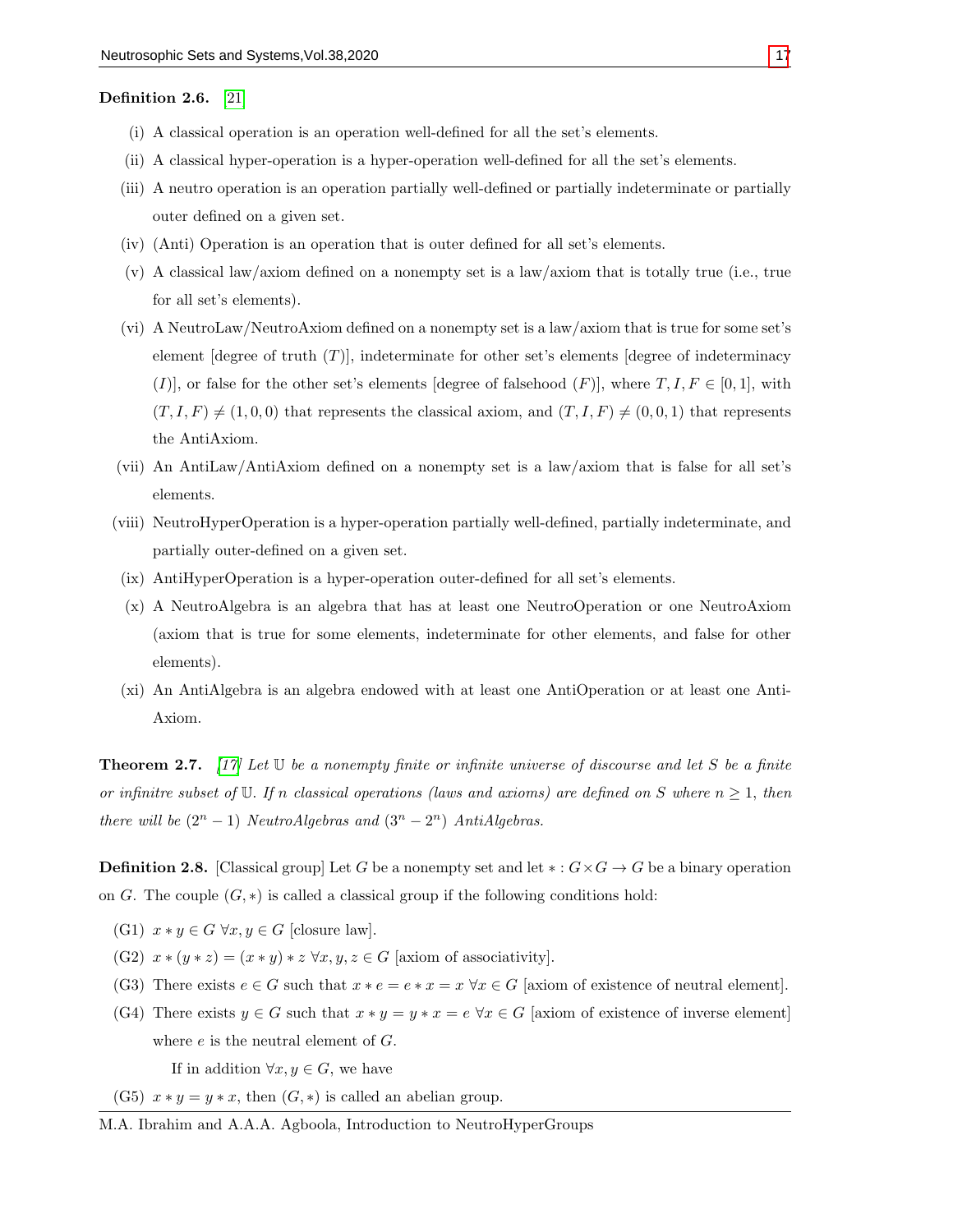Definition 2.9. [NeutroSophication of the law and axioms of the classical group] [\[5\]](#page-17-7)

- (NG1) There exist some duplets  $(x, y), (u, v), (p, q) \in G$  such that  $x * y \in G$  (inner-defined with degree of truth T) and  $[u * v = \text{indeterminate (with degree of indeterminacy I}) \text{ or } p * q \notin G$  (outerdefined/falsehood with degree of falsehood F)] [NeutroClosureLaw].
- (NG2) There exist some triplets  $(x, y, z), (p, q, r), (u, v, w) \in G$  such that  $x * (y * z) = (x * y) * z$  (innerdefined with degree of truth T) and  $[[p * (q * r)]or [(p * q) * r] = indeterminate$  (with degree of indeterminacy I) or  $u * (v * w) \neq (u * v) * w$  (outer-defined/falsehood with degree of falsehood F)] [NeutroAxiom of associativity (NeutroAssociativity)].
- (NG3) There exists an element  $e \in G$  such that  $x * e = e * x = x$  (inner-defined with degree of truth T) and  $[[x * e] \text{or} [e * x] = \text{indeterminate}$  (with degree of indeterminacy I) or  $x * e \neq x \neq e * x$ (outer-defined/falsehood with degree of falsehood F)] for at least one  $x \in G$  [NeutroAxiom of existence of neutral element (NeutroNeutralElement)].
- (NG4) There exists an element  $u \in G$  such that  $x * u = u * x = e$  (inner-defined with degree of truth T) and  $[[x * u] \text{or} [u * x]] = \text{indeterminate}$  (with degree of indeterminacy I) or  $x * u \neq e \neq u * x$ (outer-defined/falsehood with degre of falsehood F)] for at least one  $x \in G$  [NeutroAxiom of existence of inverse element (NeutroInverseElement)] where e is a NeutroNeutralElement in G.
- (NG5) There exist some duplets  $(x, y), (u, v), (p, q) \in G$  such that  $x*y = y*x$  (inner-defined with degree of truth T) and  $[[u * v] \text{or} [v * u] = \text{indeterminate}$  (with degree of indeterminacy I) or  $p * q \neq$  $q * p$  (outer-defined/falsehood with degree of falsehood F) [NeutroAxiom of commutativity (NeutroCommutativity)].

Definition 2.10. [AntiSophication of the law and axioms of the classical group] [\[5\]](#page-17-7)

- (AG1) For all the duplets  $(x, y) \in G$ ,  $x * y \notin G$  [AntiClosureLaw].
- (AG2) For all the triplets  $(x, y, z) \in G$ ,  $x * (y * z) \neq (x * y) * z$  [AntiAxiom of associativity (AntiAssociativity)].
- (AG3) There does not exist an element  $e \in G$  such that  $x * e = e * x = x \,\forall x \in G$  [AntiAxiom of existence of neutral element (AntiNeutralElement)].
- (AG4) There does not exist  $u \in G$  such that  $x * u = u * x = e \,\forall x \in G$  [AntiAxiom of existence of inverse element (AntiInverseElement)] where  $e$  is an AntiNeutralElement in  $G$ .
- (AG5) For all the duplets  $(x, y) \in G$ ,  $x \ast y \neq y \ast x$  [AntiAxiom of commutativity (AntiCommutativity)].

**Definition 2.11.** [\[5\]](#page-17-7) A NeutroGroup NG is an alternative to the classical group G that has at least one NeutroLaw or at least one of  $\{NG1, NG2, NG3, NG4\}$  with no AntiLaw or AntiAxiom.

**Definition 2.12.** [\[5\]](#page-17-7) An AntiGroup AG is an alternative to the classical group G that has at least one AntiLaw or at least one of {AG1, AG2, AG3, AG4}.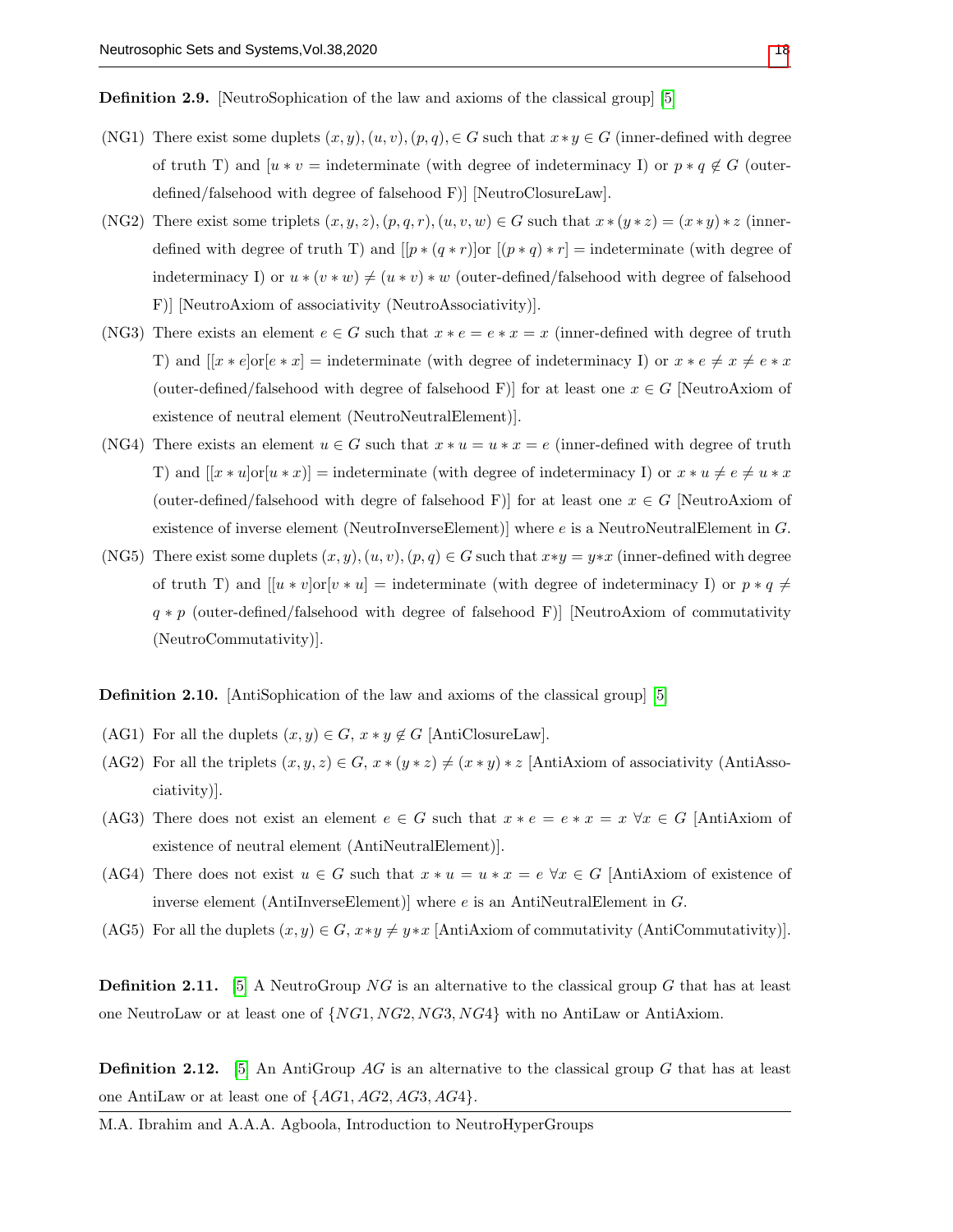**Definition 2.13.** [\[5\]](#page-17-7) A NeutroAbelianGroup  $NG$  is an alternative to the classical abelian group G that has at least one NeutroLaw or at least one of  $\{NG1, NG2, NG3, NG4\}$  and  $NG5$  with no AntiLaw or AntiAxiom.

**Definition 2.14.** [\[5\]](#page-17-7) An AntiAbelianGroup AG is an alternative to the classical abelian group G that has at least one AntiLaw or at least one of  $\{AG1, AG2, AG3, AG4\}$  and  $AG5$ .

**Proposition 2.15.** [\[5\]](#page-17-7) Let  $(G, *)$  be a finite or infinite classical non abelian group. Then:

- (i) there are 15 types of NeutroNonAbelianGroups,
- (ii) there are 65 types of AntiNonAbelianGroups.

**Proposition 2.16.** [\[5\]](#page-17-7) Let  $(G, *)$  be a finite or infinite classical abelian group. Then:

- (i) there are 31 types of NeutroAbelianGroups,
- (ii) there are 211 types of AntiAbelianGroups.

**Definition 2.17.** [\[5\]](#page-17-7) Let  $(NG, *)$  be a NeutroGroup. A nonempty subset NH of NG is called a NeutroSubgroup of NG if  $(NH, *)$  is also a NeutroGroup of the same type as NG. If  $(NH, *)$  is a NeutroGroup of a type different from that of  $NG$ , then  $NH$  will be called a QuasiNeutroSubgroup of NG.

## Example 2.18. [\[5\]](#page-17-7)

- (i) Let  $NG = N = \{1, 2, 3, 4 \cdots \}$ . Then  $(NG, .)$  is a finite NeutroGroup where "." is the binary operation of ordinary multiplication.
- (ii) Let  $AG = \mathbb{Q}^*_+$  be the set of all irrational positive numbers. Then  $(AG, *)$  is an infinite Anti-Group.
- (iii) Let  $\mathbb{U} = \{a, b, c, d, e, f\}$  be a universe of discourse and let  $AG = \{a, b, c, \}$  be a subset of U. Let  $*$  be a binary operation defined on  $AG$  as shown in the Cayley table below:

| $\ast$           | $\it a$          | b              | $\mathfrak c$ |
|------------------|------------------|----------------|---------------|
| $\boldsymbol{a}$ | $\scriptstyle d$ | $\overline{c}$ | b             |
| b                | $\mathcal C$     | $\epsilon$     | $\it a$       |
| с                | b                | $\it a$        |               |

.

Then  $(AG, *)$  is a finite AntiGroup.

#### 3. Formulation of a NeutroHyperGroup

<span id="page-4-0"></span>Definition 3.1. [Classical Hypergroup]

Let H be a non-empty set and  $\circ: H \times H \longrightarrow P^*(H)$  be a hyperoperation. Then  $(H, \circ)$  is a hypergroup if the following conditions hold:

- (H1) for all  $x, y \in H$ ,  $x \circ y \subseteq H$  (closure law),
- (H2) for all  $x, y, z \in H$ ,  $(x \circ y) \circ z = x \circ (y \circ z)$  (associative axiom),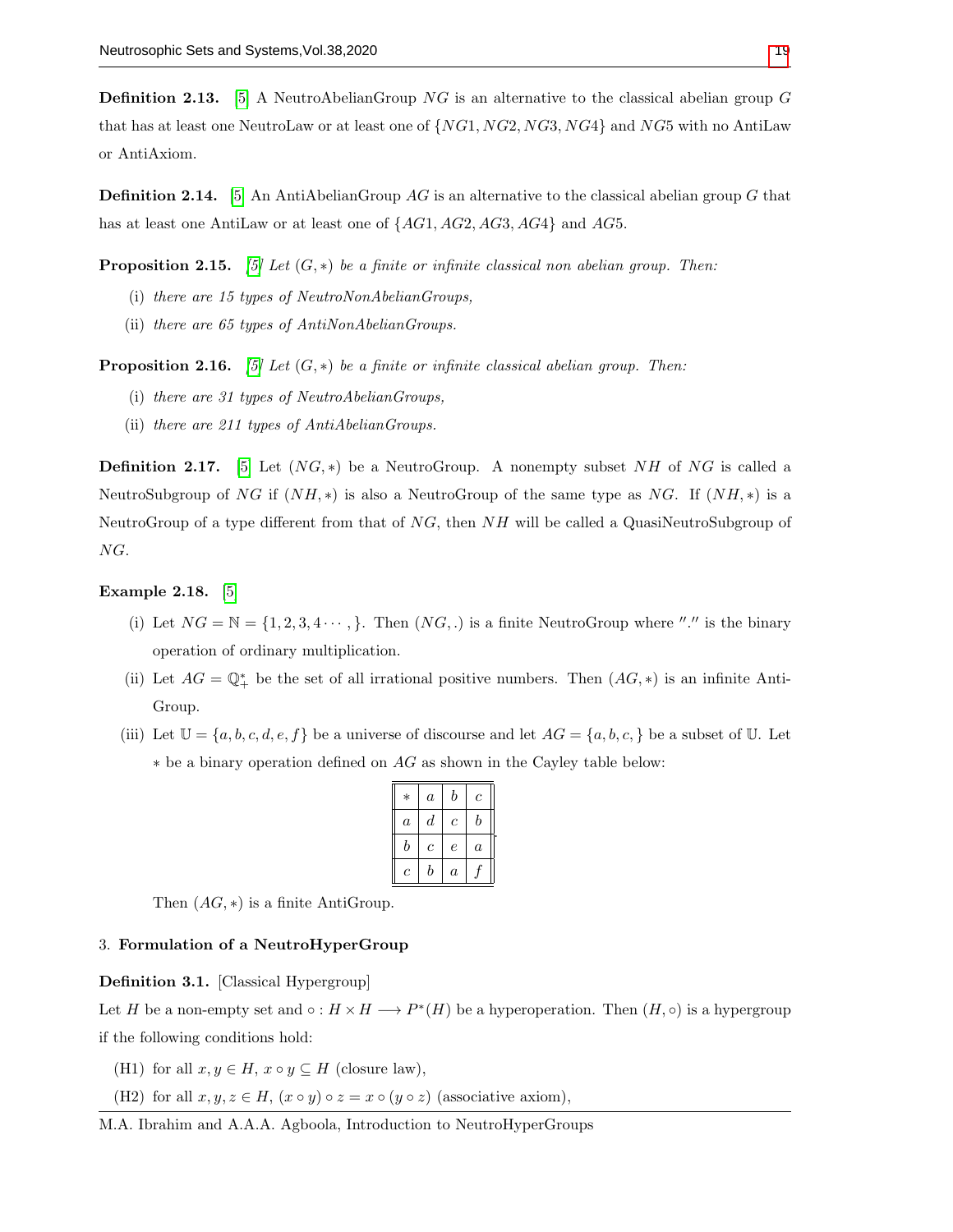(H3) for all  $x \in H$ ,  $x \circ H = H \circ x = H$  (reproductive axiom).

Definition 3.2. [NeutroSophication of the law and axioms of the classical hypergroup]

- (NH1) There exist some duplets  $(u, v), (x, y), (p, q) \in H$  such that  $u \circ v \subseteq H$  (inner-defined with the degree of truth T) and  $[x \circ y = \text{indeterminate}$  (with the degree of indeterminacy I) or  $p \circ q \nsubseteq H$ (outer-defined/falsehood with degree of falsehood F)].
- (NH2) There exist some triplets  $(u, v, w), (x, y, z), (p, q, r) \in H$  such that  $u \circ (v \circ w) = (u \circ v) \circ w$ (inner-defined with the degree of truth T) and  $[x \circ (y \circ z)$  or  $(x \circ y) \circ z =$  indeterminate(with the degree of indeterminacy I) or  $(p \circ q) \circ r \neq p \circ (q \circ r)$  (outer-defined/falsehood with degree of falsehood F)].
- (NH3) There exists at least a triplet  $(u, v, x) \in H$  such that  $u \circ H = H \circ u = H$  (inner-defined with the degree of truth T) and  $[v \circ H \circ v =$  indeterminate (with the degree of indeterminacy I) or  $x \circ H \neq H \neq H \circ x$  (outer-defined/falsehood with degree of falsehood F).

Definition 3.3. [AntiSophication of the law and axioms of the classical hypergroup ]

(AH1)  $u \circ v \nsubseteq H \ \forall u, v \in H$  (anti closure law).

- (AH2)  $u \circ (v \circ w) \neq (u \circ v) \circ w \ \forall u, v, w \in H$  (anti associative axiom)
- (AH3)  $x \circ H \neq H$  and  $H \circ x \neq H \forall x \in H$  (anti reproductive axiom).

**Definition 3.4.** A NeutroHyperGroup ( $NH, \circ$ ) is an alternative to the classical hypergroup ( $H, \circ$ ) that has a NeutroLaw or at least one of  $NH2$  and  $NH3$  with no Antilaw or AntiAxiom.

**Definition 3.5.** An AntiHyperGroup  $(AH, \circ)$  is an alternative to the classical hypergroup  $(H, \circ)$  that has an AntiLaw or at least one of AH2 and AH3.

<span id="page-5-0"></span>**Theorem 3.6.** Let  $(H, \circ)$  be a classical hypergroup. Then,

- (1) there are 7 classes of NeutroHyperGroup.
- (2) there are 19 classes of AntiHyperGroup.

*Proof.* The proof follows easily from Theorem [2.7](#page-2-0).  $\Box$ 

Theorem [3.6](#page-5-0) shows that there are 7 classes of NeutroHypergroups. The classes where  $NH1 - NH3$ hold are called the trivial NeutroHyperGroups. Examples of NeutroHyperGroups in this class are presented below.

**Example 3.7.** Let  $V = \{u, v, w, s, t, z\}$  be a universe of discourse and let  $NH = \{v, w, s, z\}$  be a subset of V. Define on  $NH$  the binary Operation  $\circ$  as shown in the table below.

It can easily be deduced from the table that  $(NH, \circ)$  is a trivial NeutroGroup. The subset  $NK = \{v, s\}$ of  $NH$  is also a trivial NeutroGroup and hence a NeutroSubgroup of  $NH$ .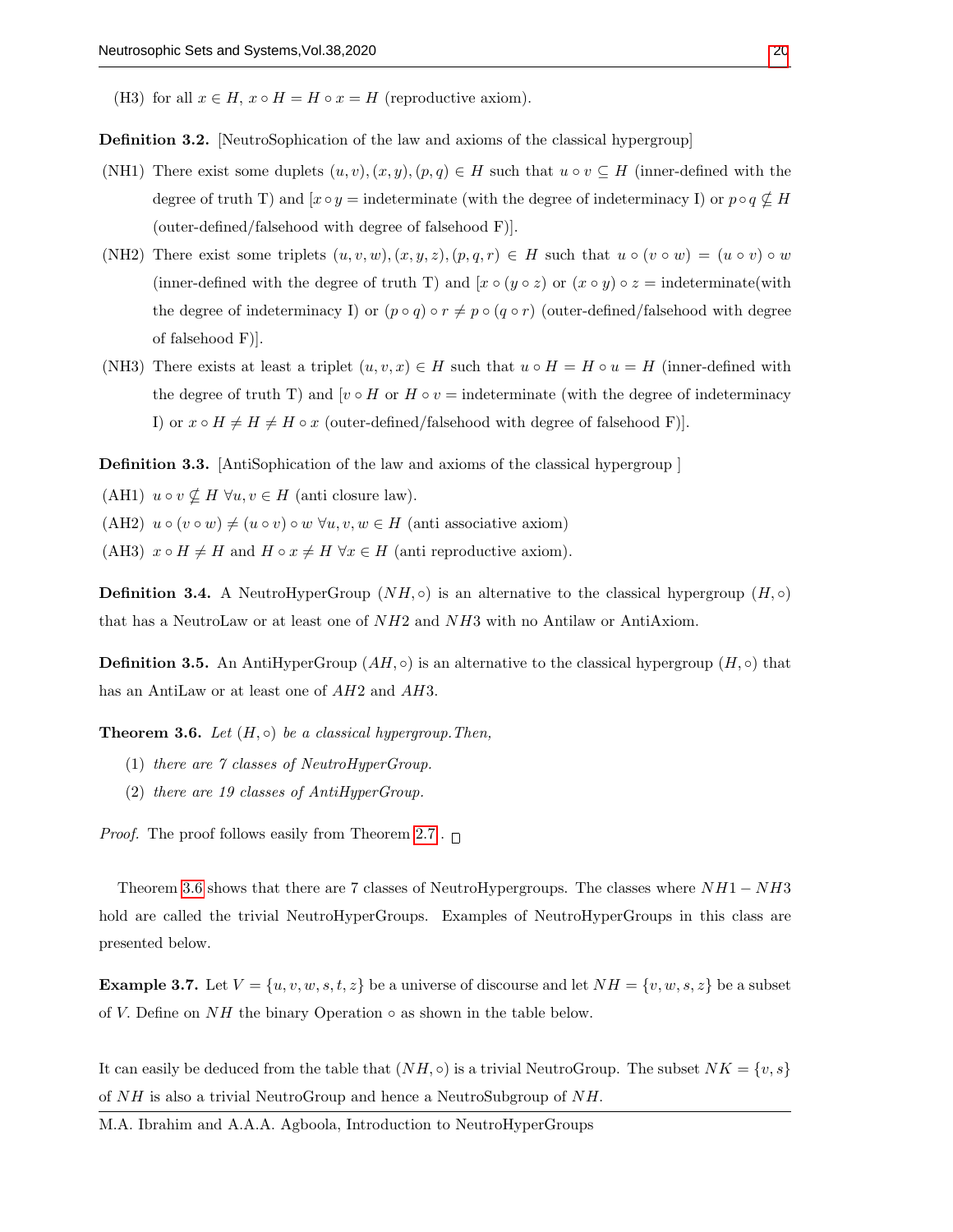:

| $\circ$          | $\boldsymbol{v}$ | w                | S                | $\boldsymbol{z}$ |
|------------------|------------------|------------------|------------------|------------------|
| $\boldsymbol{v}$ | S                | t                | $\boldsymbol{z}$ | $\boldsymbol{v}$ |
| w                | $\boldsymbol{z}$ | $\boldsymbol{u}$ | $\boldsymbol{v}$ | $\boldsymbol{s}$ |
| $\boldsymbol{s}$ | $\boldsymbol{v}$ | w                | $\boldsymbol{s}$ | $\boldsymbol{z}$ |
| $\boldsymbol{z}$ | $\boldsymbol{z}$ | $\boldsymbol{u}$ | $\boldsymbol{v}$ | $\boldsymbol{s}$ |
|                  |                  |                  |                  |                  |

Now, consider the NeutroSubgroup  $NK = \{v, s\}$ . Defined on NK a hyperoperation  $\star_{NH}$  as follows

$$
x \star_{NK} y = \begin{cases} x \circ NK \circ y = \{x \circ z \circ y : z \in NK\} \text{ if } x = y, \\ \{x, x \circ y\} \text{ if } x \neq y. \end{cases}
$$

From this definition we construct the table below:

TABLE 1. Cayley table for the hyperoperation  $"{\star}_{NK}$ "

| $*_{NK}$         | $\boldsymbol{\eta}$ | $\overline{u}$ | S         | $\tilde{z}$ |
|------------------|---------------------|----------------|-----------|-------------|
| $\boldsymbol{v}$ | $\{v,z\}$           | $\{t,v\}$      | $\{v,z\}$ | $\{v\}$     |
| $\overline{u}$   | $\{w,z\}$           | $\{t, u\}$     | $\{v,w\}$ | $\{s,w\}$   |
| S                | $\{s,v\}$           | $\{s,w\}$      | $\{s,z\}$ | $\{s,z\}$   |
| $\tilde{z}$      | $\{z\}$             | $\{u,z\}$      | $\{v,z\}$ | $\{s,v\}$   |
|                  |                     |                |           |             |

It can be seen from Table 1 that  $\star_{NK}$  satisfies :

- (1) NeutroClosureLaw (NH1) : Except for the composition  $v \star_{NK} w = \{t, v\}$ ,  $w \star_{NK} w = \{t, u\}$  and  $z \star_{NK} w = \{u, z\}$  which are false with 18.75% degree of falsehood, all other composition are true with 81.25% degree of truth.
- (2) NeutroAssociative (NH2) :

$$
s \star_{NK} (v \star_{NK} v) = (s \star_{NK} v) \star_{NK} v = \{s, v, z\}.
$$

 $s \star_{NK} (w \star_{NK} v) = \{s, w, z\}$  but  $(s \star_{NK} w) \star_{NK} v = \{s, v, w, z\} \neq \{s, w, z\}.$ 

(3) NeutroReproductionAxiom (NH3) :

$$
s \star_{NK} NH = NH \star_{NK} s = \{v, w, s, z\} = NH.
$$

$$
w \star_{NK} NH = NH \star_{NK} w = \{u, v, w, s, t, z\} \neq NH.
$$

Hence,  $(NH, \star_{NK})$  is a trivial NeutroHyperGroup.

**Example 3.8.** Let  $V = \{u, v, w, s, t, z\}$  be a universe of discourse and let  $NH = \{u, v, w, z\}$  be a subset of V. Define on  $NH$  the binary operation  $\circ$  as shown in the table below.

It can be shown from the table that  $(NH, \circ)$  is a NeutroGroup and the subset  $NK = \{u, v\}$  of  $NH$  is a classical group with respect to ◦.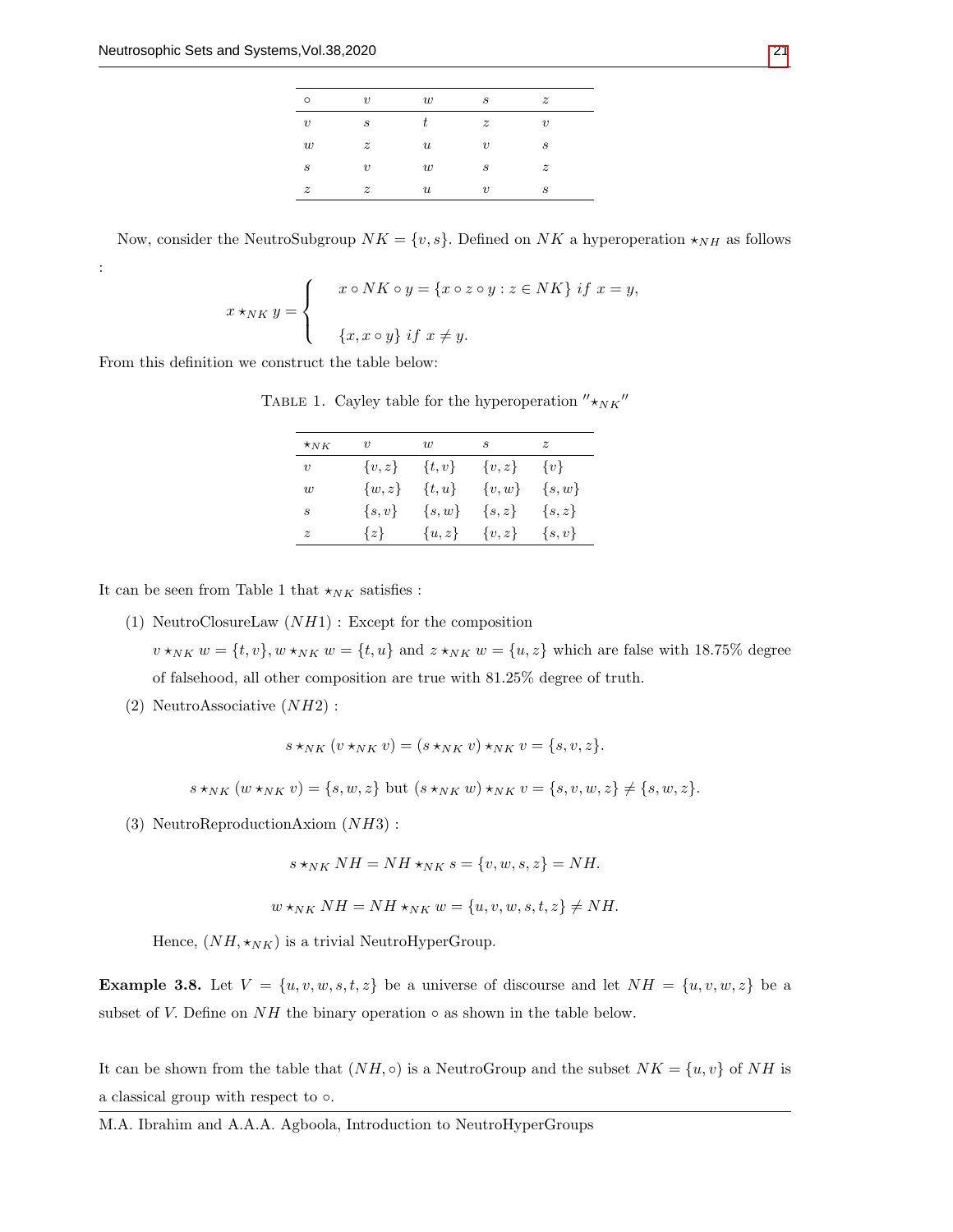| $\circ$             | $\boldsymbol{u}$ | $\boldsymbol{v}$          | $\boldsymbol{s}$ | $\boldsymbol{z}$ |
|---------------------|------------------|---------------------------|------------------|------------------|
| $\boldsymbol{u}$    | $\boldsymbol{u}$ | $\boldsymbol{v}$          | $\boldsymbol{s}$ | $\boldsymbol{z}$ |
| $\boldsymbol{\eta}$ | $\boldsymbol{v}$ | $\boldsymbol{\mathit{u}}$ | t                | $\boldsymbol{w}$ |
| S                   | $\boldsymbol{s}$ | $\boldsymbol{w}$          | $\boldsymbol{u}$ | t.               |
| $\boldsymbol{z}$    | $\boldsymbol{z}$ |                           | w                | $\boldsymbol{u}$ |
|                     |                  |                           |                  |                  |

Now, defined on  $NH$  a hyperoperation  $\star_{NK}$  as follows :

$$
x \star_{NK} y = \begin{cases} x \circ NK \circ y = \{x \circ z \circ y : z \in NK\} & \text{if } x \neq u, y \neq u \text{ and } x \neq y, \\ x \circ y & \text{if } x = y, \\ \{x, y\} & \text{otherwise.} \end{cases}
$$

Note, if  $x \circ y$  is indeterminate, we write  $x \circ y = I$ . From this definition we construct the table below:

TABLE 2. Cayley table for the hyperoperation  $"{\star}_{NK}$ "

| $*_{NK}$                  | $\boldsymbol{u}$ | $\boldsymbol{\eta}$       | S                         | $\tilde{z}$      |
|---------------------------|------------------|---------------------------|---------------------------|------------------|
| $\boldsymbol{\mathit{u}}$ | $\boldsymbol{u}$ | $\{u, v\}$                | $\{u,s\}$                 | $\{u,z\}$        |
| $\boldsymbol{v}$          | $\{u, v\}$       | $\boldsymbol{\mathit{u}}$ | $\{s,t\}$                 | $\{w,z\}$        |
| S                         | $\{u,s\}$        | $\{w,s\}$                 | $\boldsymbol{\mathit{u}}$ | $\{v,t\}$        |
| $\boldsymbol{z}$          | $\{u,z\}$        | $\{t,I\}$                 | $\{w,I\}$                 | $\boldsymbol{u}$ |

It can be seen from the table that  $\star_{NK}$  satisfies :

(1) NeutroClosureLaw  $(NH1)$ : Except for the compositions

 $v \star_{NK} s = \{s, t\}, v \star_{NH} z = \{w, z\}, s \star_{NK} v = \{w, s\}$  and  $s \star_{NH} z = \{v, t\}$  which are false with 25.0% degree of falsehood, and the compositions  $z \star_{NK} v = \{t, I\}$  and  $z \star_{NK} s = \{w, I\}$ which are indeterminate with 12.5% degree of indeterminacy all other compositions are true with 62.5% degree of truth.

(2) NeutroAssociative (NH2) :

$$
u\star_{NK} (v\star_{NK} u) = (u\star_{NK} v)\star_{NK} u = \{u,v\}.
$$

$$
s \star_{NK} (u \star_{NK} v) = \{u, w, s\} \text{ but } (s \star_{NK} u) \star_{NK} v = \{u, v, w, s\} \neq \{u, w, s\}.
$$

(3) NeutroReproductionAxiom (NH3) :

$$
u \star_{NK} NH = NH \star_{NK} s = \{u, v, s, z\} = NH.
$$

$$
z \star_{NK} NH = \{u, w, t, z, I\} \neq NH \text{ and } NH \star_{NK} z = \{u, v, w, t, z\} \neq NH.
$$

Hence,  $(NH, \star_{NK})$  is a trivial NeutroHyperGroup.

M.A. Ibrahim and A.A.A. Agboola, Introduction to NeutroHyperGroups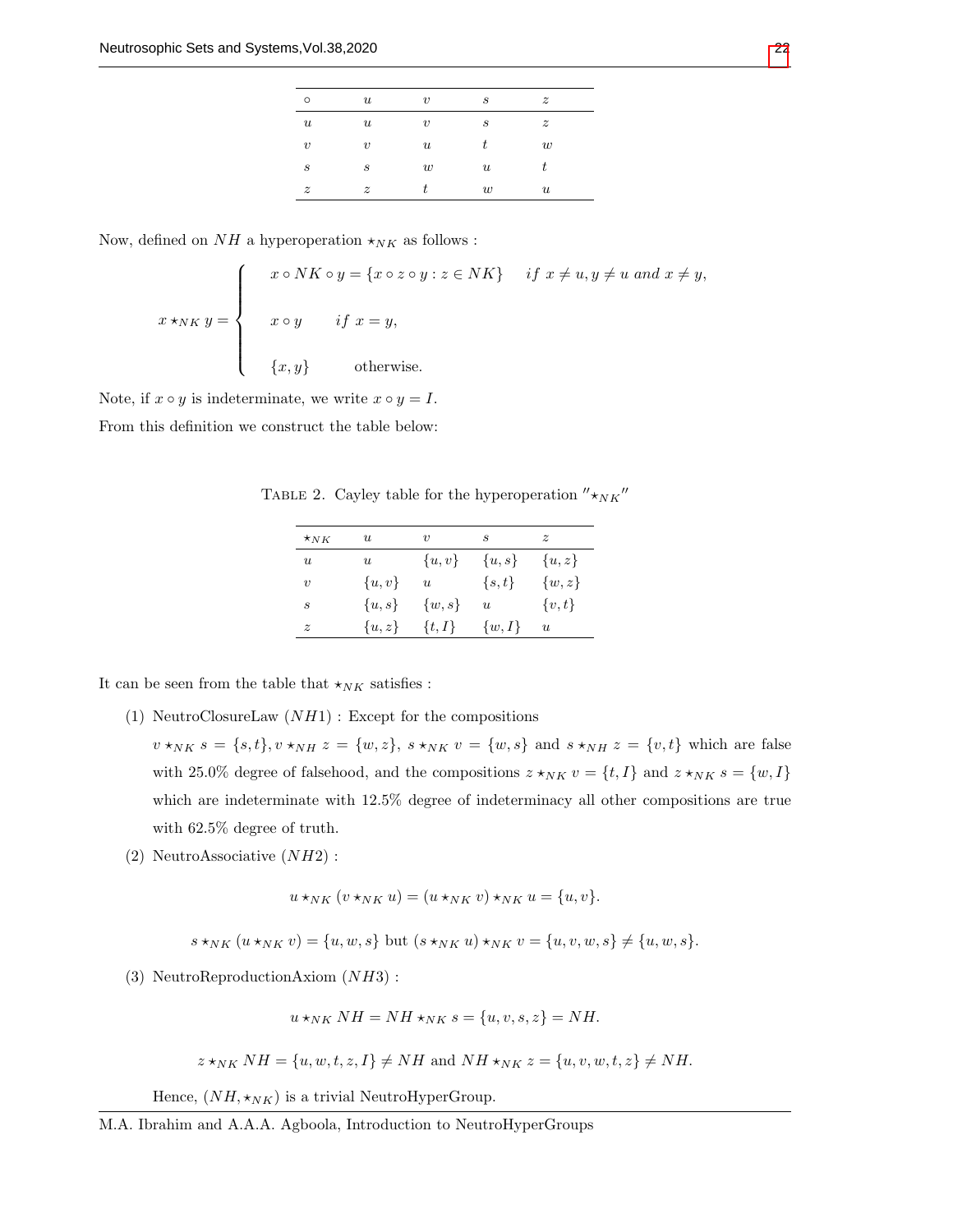## 4. Study of a Class of NeutroHyperGroup

In this section, we are going to consider a particular class of NeutroHyperGroups  $(NH, \star)$  where

- (i)  $(NH, \star)$  is a classical hypergroupoid,
- (ii) the hypergroupoid  $(NH, \star)$  is a NeutroSemiHyperGroup and
- (iii) the hypergroupoid  $(NH, \star)$  is a NeutroQuasiHyperGroup.

We will refer to this class of NeutroHyperGroups as [2, 3]-NeutroHyperGroup (i.e., H2 and H3 of Definition [3.1](#page-4-0) are NeutroAxioms).

**Example 4.1.** Let  $NH = \{u, v, s, t\}$  be a non empty set and let "." be a binary operations defined on NH as shown in the table below.

| ٠                   | $\boldsymbol{u}$ | $\boldsymbol{v}$          | S                |                  |
|---------------------|------------------|---------------------------|------------------|------------------|
| $\boldsymbol{u}$    | $\boldsymbol{v}$ |                           | $\boldsymbol{s}$ | $\boldsymbol{u}$ |
| $\boldsymbol{\eta}$ | $\boldsymbol{v}$ | $\boldsymbol{u}$          | t                | $\boldsymbol{u}$ |
| $\boldsymbol{s}$    | S                | t.                        | $\boldsymbol{v}$ | $\boldsymbol{u}$ |
|                     | $\boldsymbol{u}$ | $\boldsymbol{\mathit{u}}$ | $\boldsymbol{u}$ | $\boldsymbol{u}$ |
|                     |                  |                           |                  |                  |

Now consider the subset  $NK = \{u, v\}$ . Defined on NH a hyperoperation  $\star_{NK}$  as follows :

$$
x \star_{NK} y = \begin{cases} x \cdot NK \cdot y = \{x \cdot z \cdot y : z \in NK\} & \text{if } x \neq y \text{ and } x, y \neq u, \\ x \cdot y & \text{otherwise.} \end{cases}
$$

From this definition we construct the table below.

| $\star_{NK}$     | $\boldsymbol{\mathit{u}}$ | $\boldsymbol{v}$ | S          |                           |
|------------------|---------------------------|------------------|------------|---------------------------|
| $\boldsymbol{u}$ | $\boldsymbol{v}$          | t.               | S          | $\boldsymbol{u}$          |
| $\boldsymbol{v}$ | $\boldsymbol{v}$          | $\{u,t\}$        | $\{s,t\}$  | $\boldsymbol{u}$          |
| S                | $\boldsymbol{s}$          | $\{u,t\}$        | $\{u, v\}$ | $\boldsymbol{\mathit{u}}$ |
| t                | $\boldsymbol{u}$          | t.               | S          | $\boldsymbol{u}$          |

TABLE 3. Cayley table for the hyperoperation  $"{\star}_{NK}$ "

It can be seen from Table 3 that :

- (1)  $(NH, \star_{NK})$  is a hypergroupoid.
- (2)  $\star_{NK}$  is NeutroAssociative, since

$$
(t\star_{NK} v)\star_{NK} t = t\star_{NK} (v\star_{NK} t) = \{u\}.
$$

$$
(v \star_{NK} s) \star_{NK} t = \{u\} \text{ but } v \star_{NK} (s \star_{NK} t) = \{v\} \neq \{u\}.
$$

Hence, the hypergroupoid  $(NH, \star_{NK})$  is NeutroSemiHyperGroup.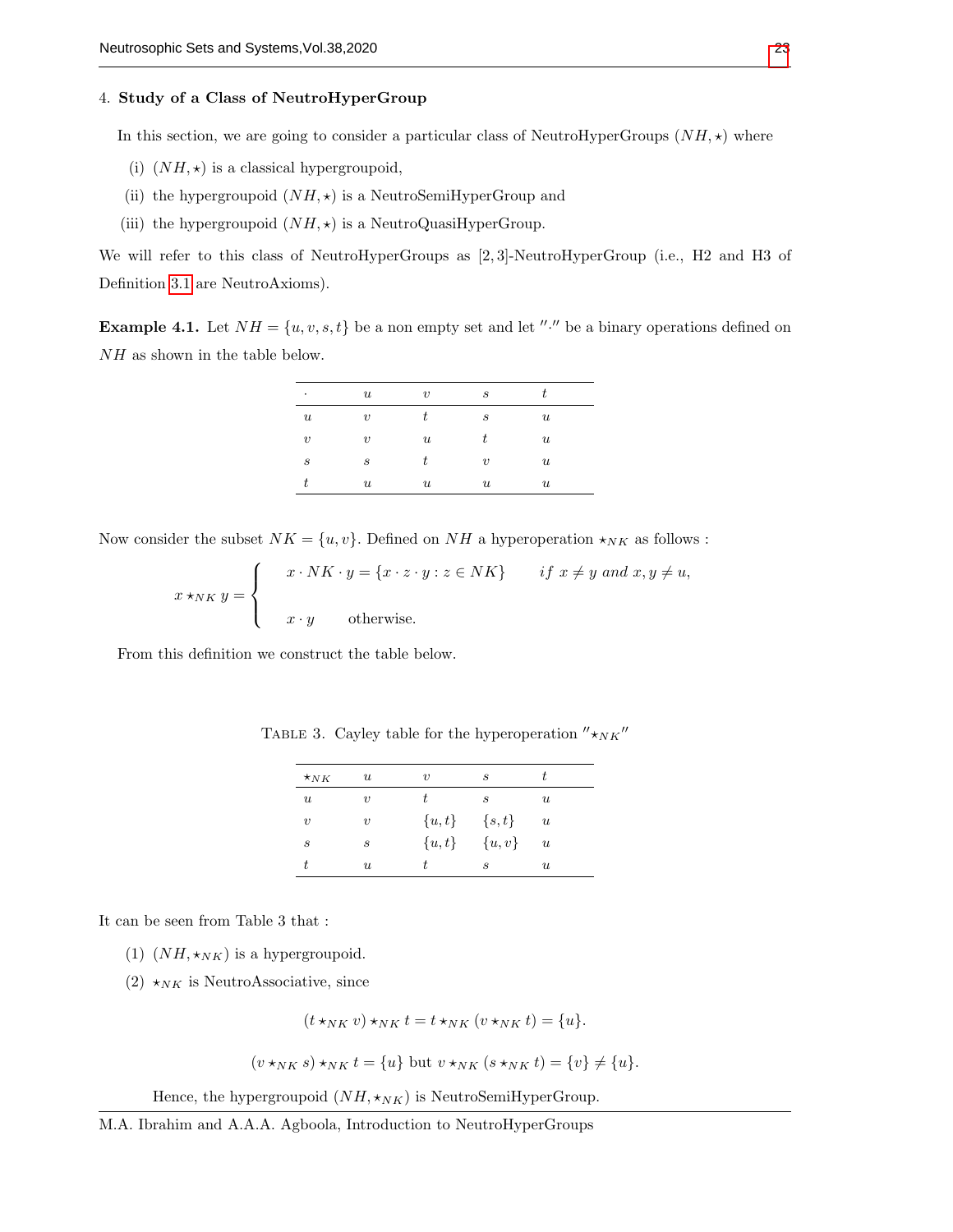(3)  $\star_{NK}$  satisfies NeutroReproductiveAxiom, since

$$
s \star_{NK} NH = NH \star_{NK} s = \{u, v, s, t\} = NG.
$$
  

$$
v \star_{NK} NH = \{u, v, s, t\} \neq \{u, t\} = NH \star_{NK} v.
$$

Hence, the hypergroupoid  $(NH, \star_{NK})$  is a NeutroQuasiHyperGroup.

Accordingly,  $(NH, \star_{NK})$  is a [2,3]-NeutroHyperGroup .

**Example 4.2.** Let  $NH = {\alpha, \beta, \gamma, \phi, \psi}$  and let  $\star$  be a hyperoperation defined on NH as shown in the table below ;

| $\star$  | $\alpha$ |                     | $\gamma$            | Φ                  | $\psi$              |
|----------|----------|---------------------|---------------------|--------------------|---------------------|
| $\alpha$ | $\alpha$ | $\alpha$            | $\alpha$            | $\alpha$           | $\alpha$            |
| β        | $\alpha$ | $\{\gamma,\phi\}$   | $\{\phi,\psi\}$     | $\{\beta,\gamma\}$ | $\{\alpha,\psi\}$   |
| $\sim$   | $\alpha$ | $\{\alpha,\gamma\}$ | $\{\alpha,\gamma\}$ | $\sim$             | $\{\alpha,\gamma\}$ |
| Φ        | $\alpha$ | $\{\alpha,\phi\}$   | Φ                   | $\{\alpha,\phi\}$  | $\{\alpha,\phi\}$   |
| $\psi$   | $\alpha$ | $\{\gamma,\phi\}$   | $\{\beta,\phi\}$    | $\{\gamma,\psi\}$  | $\{\alpha,\beta\}$  |

TABLE 4. Cayley table for the hyperoperation  $"{\star}$ "

Then,  $(NH, \star)$  is a [2,3]–NeutroHyperGroup.

It can be seen from Table 4 that :

(1)  $(NH, \star)$  is a hypergroupoid.

 $(2) \times$  is NeutroAssociative, since

$$
(\phi \star \beta) \star \psi = \phi \star (\beta \star \psi) = \{\alpha, \phi\}.
$$

$$
(\beta \star \phi) \star \gamma = {\alpha, \gamma, \phi, \psi}
$$
 but  $\beta \star (\phi \star \gamma) = {\beta, \gamma} \neq {\alpha, \gamma, \phi, \psi}.$ 

Hence, the hypergroupoid  $(NH, \star)$  is NeutroSemiHyperGroup.

 $(3) \times$  satisfies NeutroReproductiveAxiom, since

$$
\psi \star NH = NH \star \psi = {\alpha, \beta, \gamma, \phi, \psi} = NH.
$$

$$
\phi \star NH = \{\alpha, \phi\} \neq \{\alpha, \beta, \gamma, \phi, \psi\} = NH \star \phi.
$$

Hence, the hypergroupoid  $(NH, \star)$  is a NeutroQuasiHyperGroup.

Accordingly,  $(NH, \star)$  is a [2,3]-NeutroHyperGroup.

<span id="page-9-0"></span>**Example 4.3.** Let  $NH = \{m, n, p, q\}$  and let  $\circ$  be a hyperoperation defined on NH as shown in table 5 below.

Then,  $(NH, \circ)$  is a [2,3]–NeutroHyperGroup. It can be seen from the Table 5 that :

(1)  $(NH, \circ)$  is a Hypergroupoid.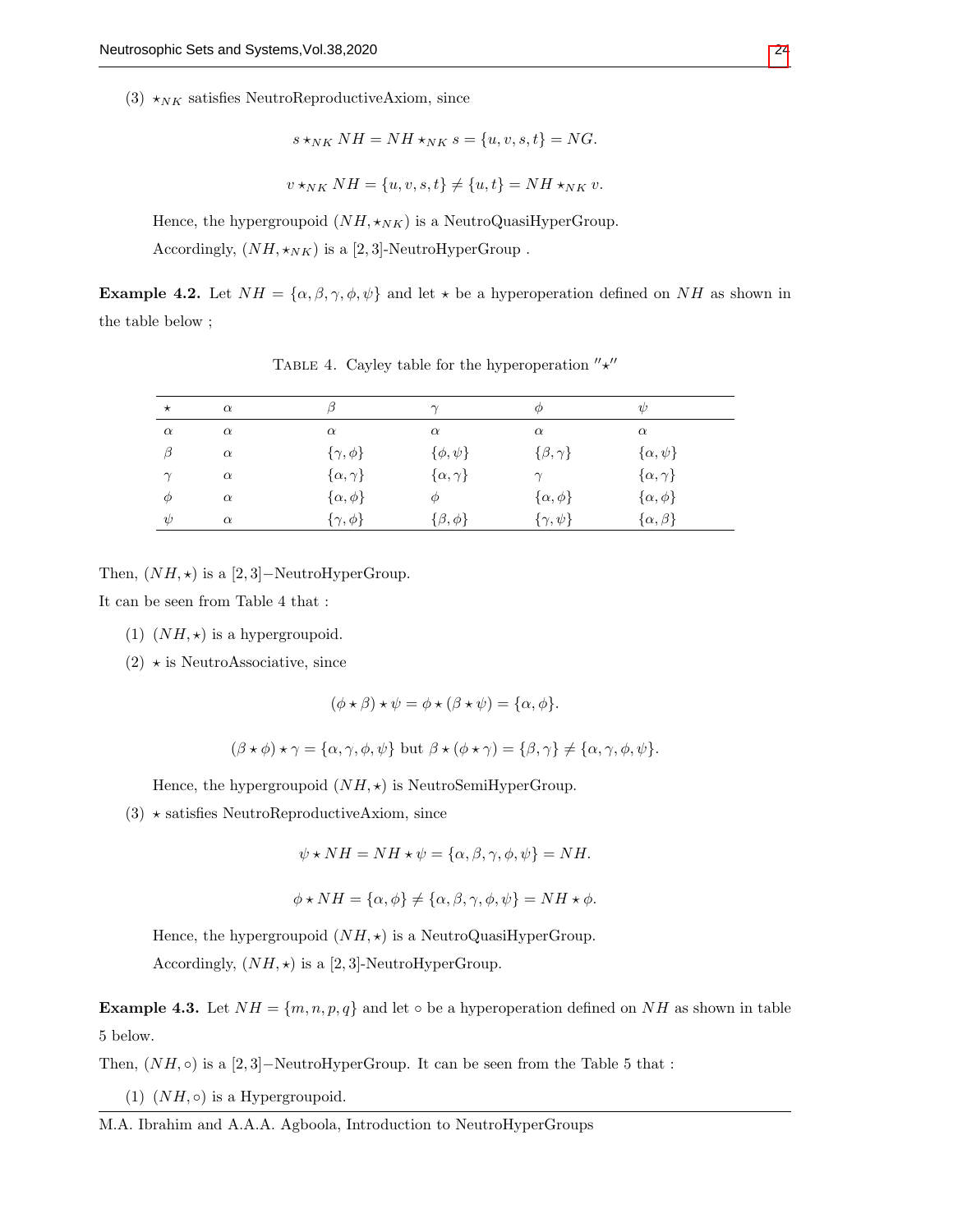| $\circ$          | $m\,$            | $\, n$    | $\boldsymbol{p}$ | q         |
|------------------|------------------|-----------|------------------|-----------|
| $_{m}$           | $\,m$            | $\{m,n\}$ | $\{m,p\}$        | $\{m,q\}$ |
| $\it n$          | $\{m,n\}$        | р         | $\, n$           | ${n, p}$  |
| $\boldsymbol{p}$ | р                | $\{p,q\}$ | р                | $\{p,q\}$ |
| $\boldsymbol{q}$ | $\boldsymbol{q}$ | $\{m,q\}$ | $\boldsymbol{q}$ | $\{m,q\}$ |

TABLE 5. Cayley table for the hyperoperation  $\sim$ <sup>'</sup>

 $(2)$   $\circ$  is NeutroAssociative, since

$$
(m \circ m) \circ n = m \circ (m \circ n) = \{m, n\}.
$$

$$
(m \circ n) \circ q = \{m, n, p, q\}
$$
 but  $m \circ (n \circ q) = \{m, n, p\} \neq \{m, n, p, q\}.$ 

Hence, the hypergroupoid  $(NH, \circ)$  is NeutroSemiHyperGroup.

(3) ◦ satisfies NeutroReproductiveAxiom, since

 $m \circ NH = NH \circ m = \{m, n, p, q\} = NH.$ 

$$
p \circ NH = \{p, q\} \neq \{m, n, p, q\} = NH \circ p.
$$

Hence, the hypergroupoid  $(NH, \circ)$  is a NeutroQuasiHyperGroup.

Accordingly,  $(NH, \circ)$  is a [2,3]-NeutroHyperGroup.

<span id="page-10-1"></span>**Example 4.4.** Let  $NH = \{1, 2, 3, 4, 5, 6\}$  and let  $\star$  be a hyperoperation defined on NH as shown in the table below ;

| $\star$        | $\overline{2}$ | 3              | 4         | 5                | 6             |
|----------------|----------------|----------------|-----------|------------------|---------------|
|                |                |                |           |                  |               |
| $\overline{2}$ | ${1, 2}$       | $\overline{2}$ | ${2,4}$   | ${1,2}$          | ${2, 4}$      |
| 3              | 3              | $\{1,3\}$      | 3         | ${1,3}$          | ${1,3}$       |
| 4              | $\{1,4\}$      | $\overline{4}$ | ${2,4}$   | $\{1,4\}$        | $\{2,4\}$     |
| 5              | $\{3, 5\}$     | $\{2, 5\}$     | $\{5,6\}$ | $\{1, 2, 3, 5\}$ | $\{2,4,5,6\}$ |
| 6              | $\{3,6\}$      | $\{4, 6\}$     | $\{5,6\}$ | $\{1,3,4,6\}$    | $\{2,4,5,6\}$ |

TABLE 6. Cayley table for the hyperoperation  $"{\star}$ "

It can be shown from Table 6 that,  $(NH, \star)$  is a [2,3]–NeutroHyperGroup.

<span id="page-10-0"></span>**Proposition 4.5.** Let  $(NH_1, \star_1)$  and  $(NH_2, \star_2)$  be any two [2,3]–NeutroHyperGroups. Let

$$
NH_1 \times NH_2 = \{(v, k) : v \in NH_1 \text{ and } k \in NH_2\},
$$

for  $x = (v_1, k_1), y = (v_2, k_2) \in NH_1 \times NH_2$  define:

$$
x \star y = ((v_1 \star_1 v_2), (k_1 \star_2 k_2)).
$$

Then  $(NH_1 \times NH_2, \star)$  is a [2,3]–NeutroHyperGroup.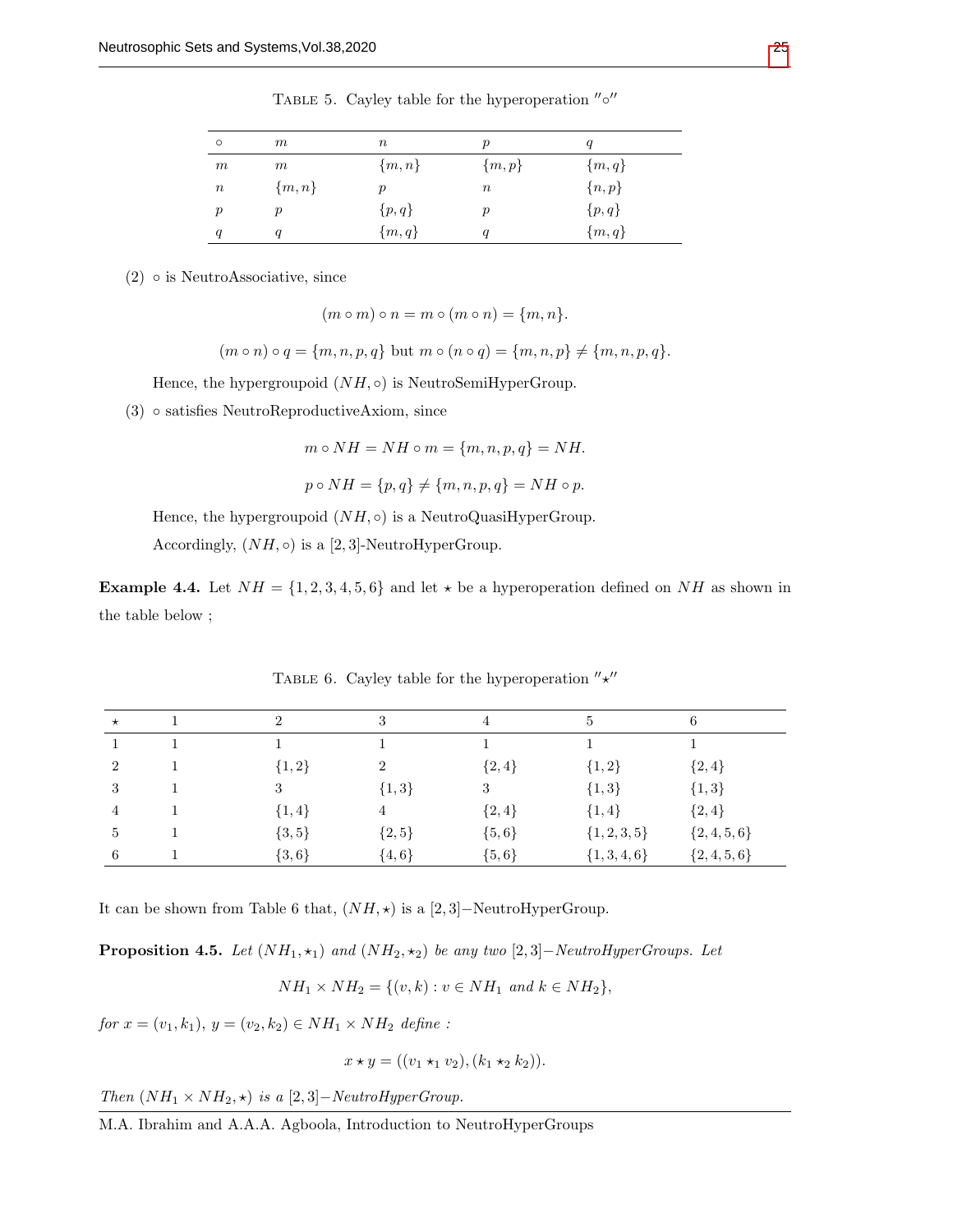*Proof.* (1) Let  $x = (v_1, k_1), y = (v_2, k_2) \in NH_1 \times NH_2$ , then

 $x \star y = (v_1, k_1) \star (v_2, k_2) = (v_1 \star_1 v_2, k_1 \star_2 k_2) \subseteq NH_1 \times NH_2.$   $\therefore v_1 \star_1 v_2 \subseteq NH_1$  and  $k_1 \star_2 k_2 \subseteq NH_2.$ 

Hence,  $(NH_1 \times NH_2, \star)$  is a hypergroupoid.

(2) There exists at least a triplet  $((v_1, k_1), (v_2, k_2), (v_3, k_3)) \in NH_1 \times NH_2$  such that

$$
((v_1, k_1) \star (v_2, k_2)) \star (v_3, k_3) = ((v_1 \star_1 v_2), (k_1 \star_2 k_2)) \star (v_3, k_3)
$$
  
\n
$$
= ((v_1 \star_1 v_2) \star_1 v_3, (k_1 \star_2 k_2) \star_2 k_3)
$$
  
\n
$$
= (v_1 \star_1 (v_2 \star_1 v_3), k_1 \star_2 (k_2 \star_2 k_3)) \quad \therefore NH2 \text{ holds in } NH_1 \text{ and } NH_2.
$$
  
\n
$$
= (v_1, k_1) \star ((v_2 \star_1 v_3), (k_2 \star_2 k_3))
$$
  
\n
$$
= (v_1, k_1) \star ((v_2, k_2) \star (v_3, k_3)).
$$

Also, there exists at least a triplet  $((a_1, b_1), (a_2, b_2), (a_3, b_3)) \in NH_1 \times NH_2$  such that

$$
((a_1, b_1) \star (a_2, b_2)) \star (a_3, b_3) = ((a_1 \star_1 a_2), (b_1 \star_2 b_2)) \star (a_3, b_3)
$$
  
\n
$$
= ((a_1 \star_1 a_2) \star_1 a_3, (b_1 \star_2 b_2) \star_2 b_3)
$$
  
\n
$$
\neq (a_1 \star_1 (a_2 \star_1 a_3), b_1 \star_2 (b_2 \star_2 b_3)) \quad \because NH2 \text{ holds in } NH_1 \text{ and } NH_2.
$$
  
\n
$$
= (a_1, b_1) \star ((a_2 \star_1 a_3), (b_2 \star_2 b_3))
$$
  
\n
$$
= (a_1, b_1) \star ((a_2, b_2) \star (a_3, b_3)).
$$

Hence, *NH2* holds in  $NH_1 \times NH_2$ .

(3) There exists at least a 
$$
(v, k) \in NH_1 \times NH_2
$$
 with  $v \in NH_1$  and  $k \in NH_2$  such that  
\n
$$
(v, k) \star NH_1 \times NH_2 = (v, k) \star \{(v_1, k_1) : v_1 \in NH_1, k_1 \in NH_2\}
$$
\n
$$
= \{(v, k) \star (v_1, k_1) : v_1 \in NH_1, k_1 \in NH_2\}
$$
\n
$$
= \{(v *_1 v_1), (k *_2 k_1)) : v_1 \in NH_1, k_1 \in NH_2\}
$$
\n
$$
= (v *_1 NH_1, k *_2 NH_2)
$$
\n
$$
= (NH_1 *_1 v, NH_2 *_2 k) \quad (\because NH_3 \text{ holds in } NH_1 \text{ and } NH_2)
$$
\n
$$
= NH_1 \times NH_2 \star (v, k)
$$
\n
$$
= NH_1 \times NH_2.
$$
\nAlso, there exists at least a  $(u, q) \in NH_1 \times NH_2$  with  $u \in NH_1$  and  $q \in NH_2$  such that  
\n $(u, q) \star NH_1 \times NH_2 = (u, q) \star \{(v_1, k_1) : v_1 \in NH_1, k_1 \in NH_2\}$ \n
$$
= \{(u, q) \star (v_1, k_1) : v_1 \in NH_1, k_1 \in NH_2\}
$$
\n
$$
= \{(u *_1 v_1), (q *_2 k_1)) : v_1 \in NH_1, k_1 \in NH_2\}
$$
\n
$$
= (u *_1 NH_1, q *_2 NH_2)
$$
\n
$$
= (u *_1 NH_1, q *_2 NH_2)
$$
\n
$$
= (NH_1 *_1 u, NH_2 *_2 q) \quad (\because NH_3 \text{ holds in } NH_1 \text{ and } NH_2)
$$
\n
$$
= NH_1 \times NH_2 * (u, q).
$$

Accordingly,  $(NH_1 \times NH_2, \star)$  is a [2,3]–NeutroHyperGroup.  $\sqcap$ 

**Proposition 4.6.** Let  $(NV, \star_1)$  be a [2,3]–NeutroHyperGroup and  $(H, \star_2)$  be any hypergroup. Let

$$
NV \times H = \{(v, h) : v \in NV \text{ and } h \in H\},\
$$

for  $x = (v_1, h_1), y = (v_2, h_2) \in NV \times H$  define:

$$
x \star y = ((v_1 \star_1 v_2), (h_1 \star_2 h_2).
$$

Then  $(NV \times H, \star)$  is a [2,3]–NeutroHyperGroup.

M.A. Ibrahim and A.A.A. Agboola, Introduction to NeutroHyperGroups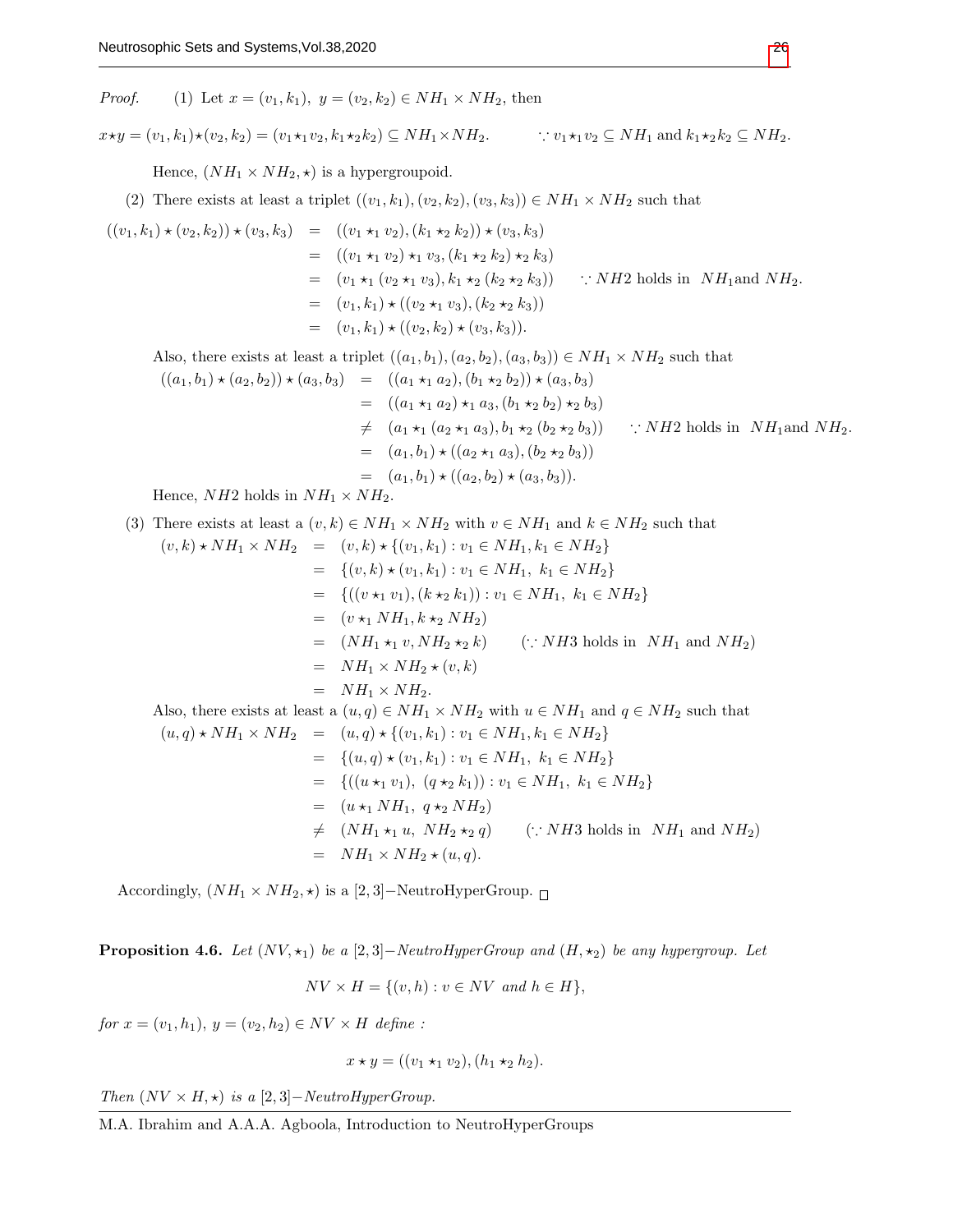*Proof.* The proof follows similar approach as the proof of [4.5](#page-10-0) .  $\Box$ 

**Definition 4.7.** Let NH be a [2,3]–NeutroHyperGroup, a non-empty subset NK of NH is called a [2, 3]−NeutroSubHyperGroup of NH if NK is itself a [2, 3]−NeutroHyperGroup.

<span id="page-12-2"></span>Example 4.8. Let  $(NH, \circ)$  be the [2,3]– NeutroHyperGroup defined in Example [4.3](#page-9-0) and let  $NK = \{m, p, q\}$  be a subset of NH. Let  $\circ$  be defined as shown in the table below.

TABLE 7. Cayley table for the hyperoperation  $\sim$ <sup>'</sup>

| O                | m | р                |           |
|------------------|---|------------------|-----------|
| m                | m | $\{m,p\}$        | $\{m,q\}$ |
| $\boldsymbol{p}$ | р | $\boldsymbol{p}$ | $\{p,q\}$ |
|                  |   |                  | $\{m,q\}$ |

It can be shown from Table 7 that  $(NK, \circ)$  is a [2,3]–NeutroHyperGroup. Then,  $(NK, \circ)$  is a [2, 3]−NeutroSubHyperGroup of NH.

<span id="page-12-1"></span>**Example 4.9.** Let  $(NH, \circ)$  be the [2,3]– NeutroHyperGroup defined in Example [4.4](#page-10-1) and let  $NK = \{1, 2, 3, 4\}$  and  $NW = \{1, 2, 3, 5\}$  be subsets of NH.

Let  $\star$  be defined as shown in the tables below :

| TABLE 8. Cayley table for the hy-<br>peroperation $''\star''$ |  |               |                |           | TABLE 9. Cayley table for<br>the hyperoperation $''\star''$ |                |                |                  |
|---------------------------------------------------------------|--|---------------|----------------|-----------|-------------------------------------------------------------|----------------|----------------|------------------|
| $\star$                                                       |  | $\mathcal{D}$ |                | 4         | $\star$                                                     | $\overline{2}$ |                | 5                |
|                                                               |  |               |                |           |                                                             |                |                |                  |
| $\overline{2}$                                                |  | $\{1,2\}$     | $\overline{2}$ | $\{2,4\}$ | $\overline{2}$                                              | $\{1,2\}$      | $\overline{2}$ | $\{1,2\}$        |
| 3                                                             |  | 3             | $\{1,3\}$      | 3         | 3                                                           | 3              | $\{1,3\}$      | $\{1,3\}$        |
|                                                               |  | $\{1,4\}$     | 4              | $\{2,4\}$ | 5                                                           | $\{3, 5\}$     | $\{2, 5\}$     | $\{1, 2, 3, 5\}$ |

We can see from Tables 8 and 9 that  $(NK, \star)$  and  $(NW, \star)$  are [2,3]–NeutroHyperGroups. Then,  $(NK, \star)$  and  $(NW, \star)$  are [2,3]– NeutroSubHyperGroups of NH.

Now, consider the following:

- (1)  $NK \cup NW = \{1, 2, 3, 4, 5\}.$
- (2)  $NK \cap NW = \{1, 2, 3\}.$

It can be shown from Table 6 that  $NK \cup NW$  is a [2,3]– NeutroSubHyperGroup of NR but  $NK \cap NW$ is a non-trivial NeutroSemiHyperGroup of NH.

These observations are recorded in Remark [4.10](#page-12-0)

<span id="page-12-0"></span>Remark 4.10. Let  $NK$  and  $NW$  be two  $[2,3]$ –NeutroSubHyperGroups of a  $[2,3]$ –NeutroHyperGroup NH. Then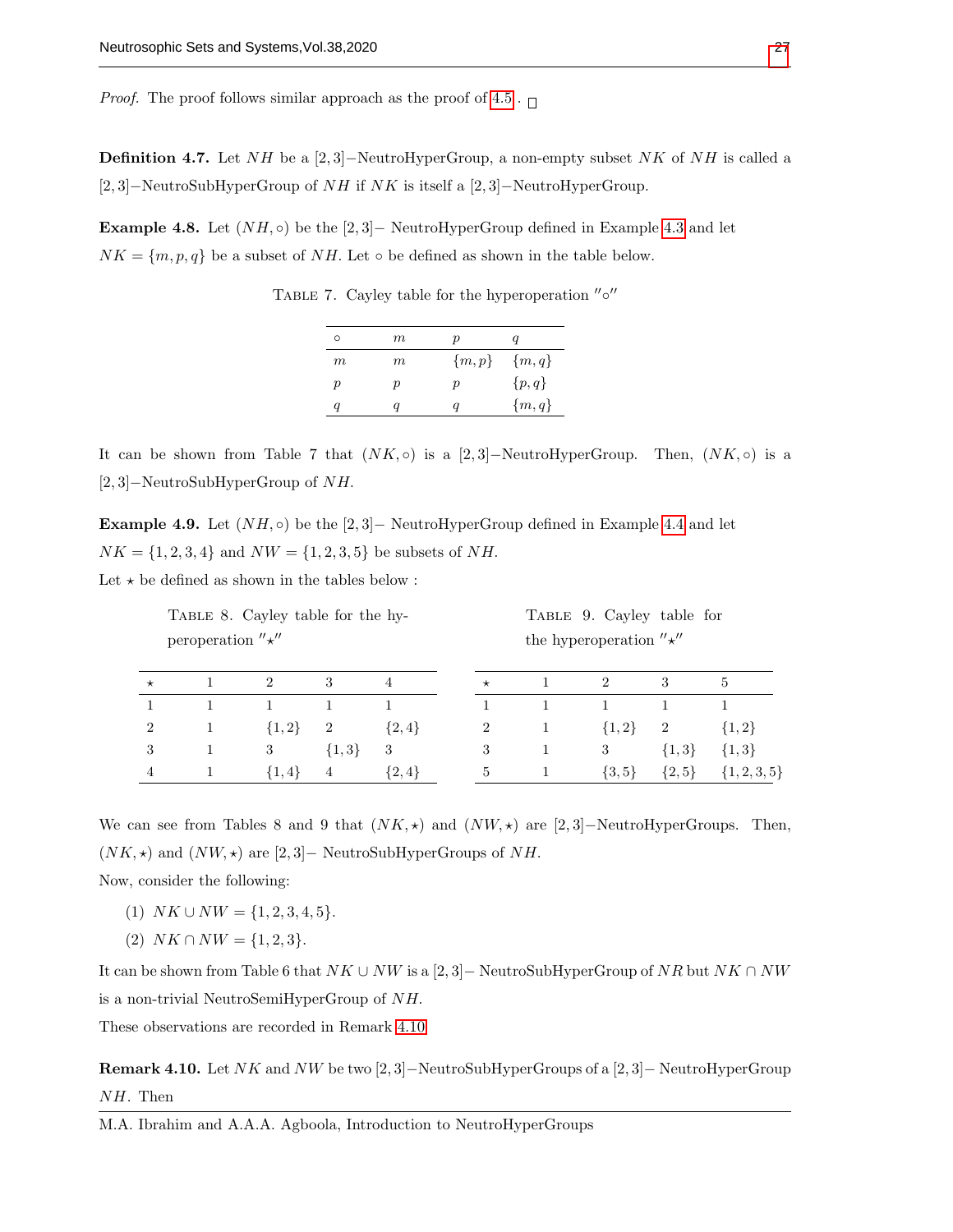- (1)  $NK \cup NW$  can be a [2,3]– NeutroSubHyperGroup of NH.
- (2)  $NK \cap NW$  is not necessarily a [2,3]– NeutroSubHyperGroup of NH.

**Proposition 4.11.** Let NH be a [2,3]– NeutroHyperGroup and let NW be a [2,3]– NeutroSubHyperGroup of NH. For aNW, bNW  $\in NH/NW$  with  $a, b \in NH$ , let  $\star$  be a hyperoperation defined on NH/NW by

$$
aNW * bNW = \{cd \mid c \in aNW, d \in bNW\}.
$$

Then,  $(NH/NW, \star)$  is a [2,3]– NeutroHyperGroup which is known as a [2,3]– NeutroQuotientHyper-Group.

*Proof.* The proof of this Proposition will be by a constructed example as given in Example [4.12.](#page-13-0)  $\Box$ 

<span id="page-13-0"></span>**Example 4.12.** Let  $(NH, \circ)$  be the [2,3]– NeutroHyperGroup defined in Example [4.4](#page-10-1) and let NW be the [2, 3]−NeutroSubHyperGroup of Example [4.9](#page-12-1) . Then we have

$$
NH/NW = \{NW, p \circ NW, n \circ NW, q \circ NW\}.
$$

Define on  $NH/NW$  a hyperoperation  $\star$  as shown in the table below

TABLE 10. Cayley table for the hyperoperation  $"{\star}$ "

| $\star$ | NW                 | pNW                | nNW                | qNW                 |
|---------|--------------------|--------------------|--------------------|---------------------|
| N W     | $\{NW, pNW, qNW\}$ | $\{NW, pNW, qNW\}$ | $\{NW, pNW, nNW\}$ | $\{NW, pNW, qNW\}$  |
| pNW     | $\{pNW, qNW\}$     | $\{pNW, qNW\}$     | $\{pNW, qNW\}$     | $\{pNW, qNW\}$      |
| nNW     | $\{NW, pNW, nNW\}$ | $\{pNW, nNW\}$     | $\{NW, nNW\}$      | $\{pNW, qNW, nNW\}$ |
| qNW     | $\{NW,qNW\}$       | $\{NW,qNW\}$       | ${nNW,qNW}$        | qNW                 |

Then, it can be seen from the table that :

- (1)  $(NH/NW, \star)$  is a hypergroupoid.
- (2) there exists at least a triplet  $(pNW, nNW, qNW) \in NH/NW$  such that

$$
pNW \star (nNW \star qNW) = (pNW \star nNW) \star qNW = \{pNW, qNW\}.
$$

And, there exists at least a triplet  $(qNW, nNW, qNW) \in NH/NW$  such that

 $(qNW * nNW) * qNW = \{pNW, nNW, qNW\} \neq \{NW, nNW, qNW\} = qNW * (nNW * qNW).$ 

(3) there exists  $nNW \in NH/NW$  such that

 $nNW \star NH/NW = NH/NW \star nNW = NH/NW.$ 

And, there exists  $pNW \in NH/NW$  such that

$$
pNW \star NH/NW = \{pNW, qNW\} \neq \{NW, pNW, nNW, qNW\} = NH/NW \star pNW.
$$

Accordingly,  $(NH/NW, \star)$  is a [2,3]– NeutroHyperGroup.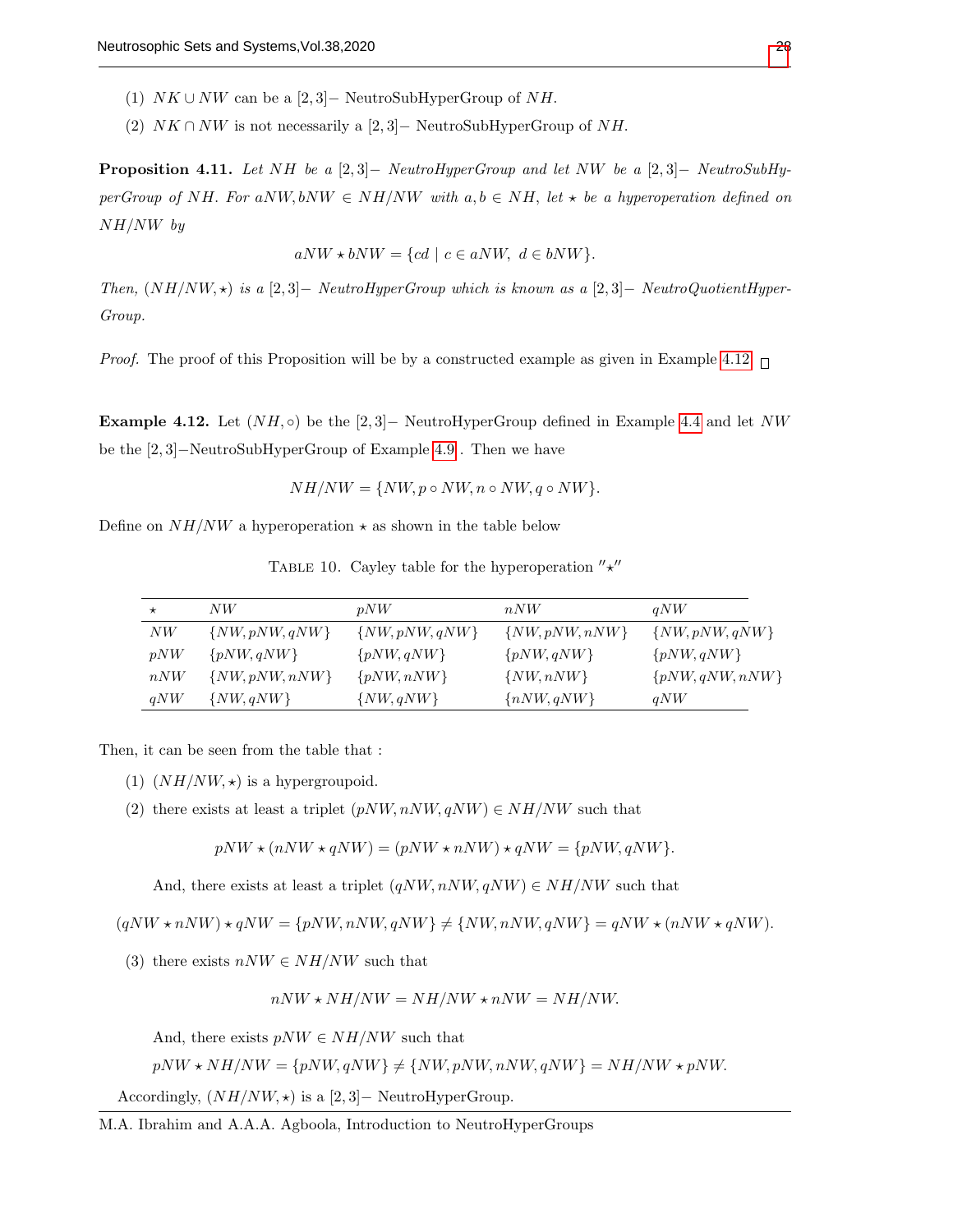**Definition 4.13.** Let  $(NH, \star)$  and  $(NW, \circ)$  be any two [2,3]– NeutroHyperGroups . The mapping

$$
\phi: NH \longrightarrow NW
$$

- (1) is called a NeutroHyperGroupHomomorphism if  $\phi(a \star b) \subseteq \phi(a) \circ \phi(b)$  for at least a duplet  $(x, y) \in NH$ .
- (2) is called a good NeutroHyperGroupHomomorphism if  $\phi(a \star b) = \phi(a) \circ \phi(b)$  for at least a duplet  $(x, y) \in NH$ .
- (3) is called NeutroHyperGroupIsomorphism if  $\phi$  is a NeutroHyperGroupHomomorphism and  $\phi^{-1}$ is also a NeutroHyperGroupHomomorphism.

**Definition 4.14.** Let  $(NH, \star)$  and  $(NW, \star)$  be any two [2,3]– NeutroHyperGroups with NeutroNeutral<br>Elements  $e_{NH}$  and  $e_{NW}$  respectively.

Let  $\phi: NH \longrightarrow NW$  be a good NeutroHyperGroupHomomorphism.

The kernel of  $\phi$  denoted by  $NHKer\phi$  is defined as

$$
NHKer\phi = \{x : \phi(x) = e_{NW}\}.
$$

The image of  $\phi$  denoted by  $NHIm\phi$  is defined as

$$
NH Im \phi = \{ y \in NW : y = \phi(x) \text{ for at least one } y \in NW \}.
$$

<span id="page-14-0"></span>Example 4.15. Let  $(NK, \circ)$  be the [2,3]– NeutroHyperGroup of Example [4.8](#page-12-2) and let

$$
\phi: NK \times NK \longrightarrow P^*(NK)
$$

be given by  $\phi(k_1, k_2) = k_1 \circ k_2$  for all  $k_1, k_2 \in NK$ . Then  $\phi$  is a good NeutroHyperGroupHomomorphism. We have  $NHKer\phi = \{(m, m), (p, m), (p, p), (q, m), (q, p)\}\$ and  $NHIm\phi = \{m, p, q, \{m, p\}, \{m, q\}, \{p, q\}\}.$ It can be shown that  $NHKer\phi$  is a [2,3]– NeutroSubHyperGroup of  $(NK \times NK, \circ)$  and  $NHIm\phi$  is a [2,3] – NeutroSubHyperGroup of  $(P^*(NK), \circ)$ .

**Proposition 4.16.** Let  $(NH, \star)$  and  $(NW, \star)$  be any two [2, 3]–NeutroHypergroups. Let  $\phi: NH \longrightarrow NW$  be a good NeutroHperGroupHomomorphism. Then :

- (1)  $NHKer\phi$  is a NeutroSubHyperGroup of NH.
- (2) NHImφ is a NeutroSubHyperGroup of NW.

*Proof.* The proof follows from Example [4.15](#page-14-0).  $\Box$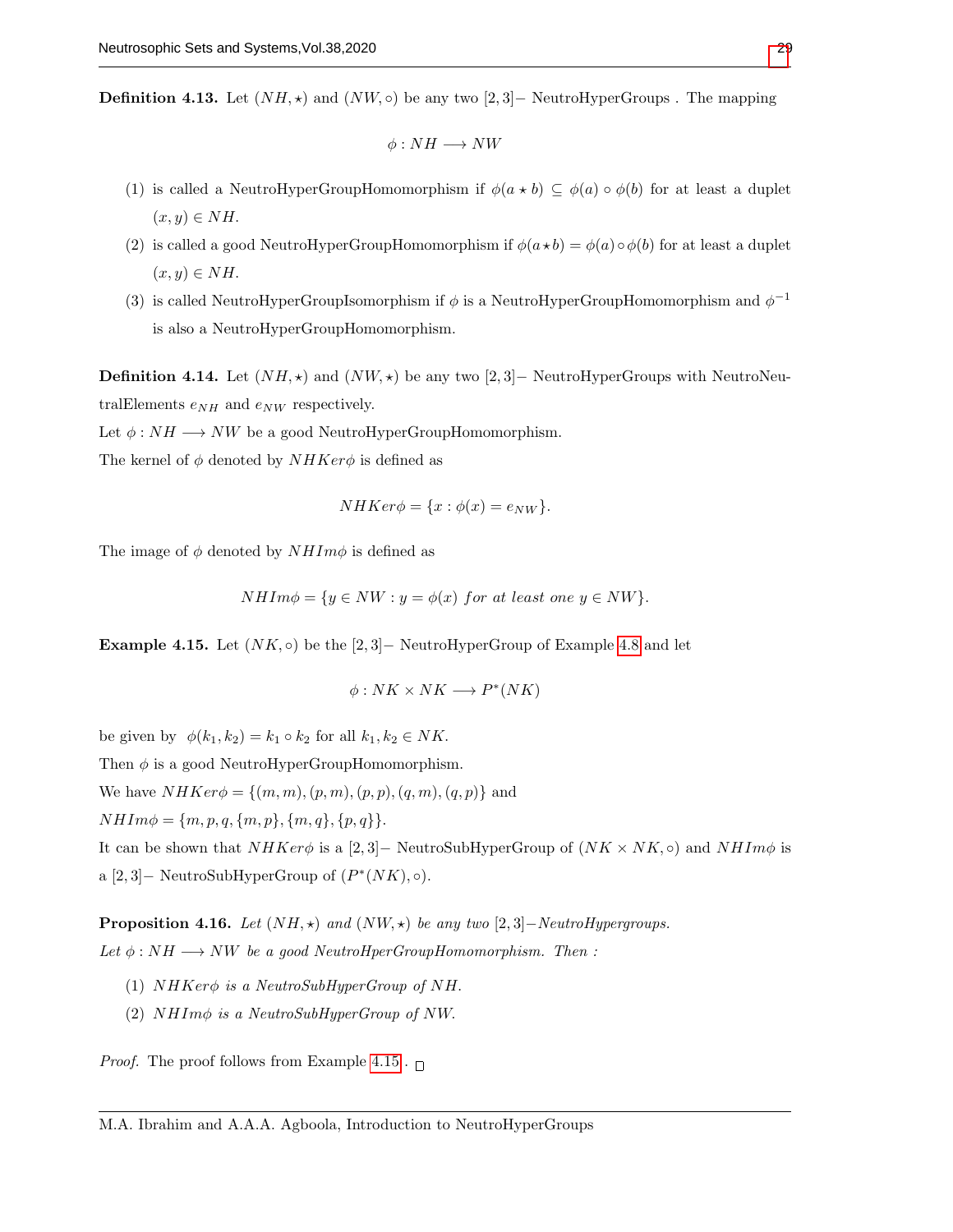## 5. Applications of [2, 3]− NeutroHyperGroups in Biological and Chemical Sciences

In [\[10\]](#page-17-19), Davvaz et al. provided some examples of hyperstructures and weak hyperstrutures associated with dismutation reactions. In what follows, we will provide examples to show that when dismutation reactions take place in the neutrosophic environment, they are associated with [2, 3]− NeutroHyper-Groups.

<span id="page-15-1"></span>**Example 5.1.** Let  $NX = \{x_0 = Sn, x_2 = Sn^{2+}, x_4 = Sn^{4+}\}\$  be a set of Tin in different oxidation state. Define on  $NX$ , a hyperoperation  $\star$  as shown in the table below, where  $\star$  is a comproportionation reactio[n](#page-15-0) (without energy). Then, it can be seen from Table 11 that :

| $\star$ | $x_0$        | $x_2$        | $x_4$        |
|---------|--------------|--------------|--------------|
| $x_0$   | $x_0$        | ${x_0, x_2}$ | $x_2$        |
| $x_2$   | ${x_0, x_2}$ | $x_2$        | ${x_2, x_4}$ |
| $x_4$   | $x_2$        | ${x_2, x_4}$ | $x_4$        |

TABLE 11. Cayley table for the hyperoperation  $\mathscr{N}_{\star}$ 

(1)  $(NX, \star)$  is a hypergroupoid.

(2) For the triplet  $(x_2, x_4, x_2) \in N X$ , we have

$$
x_2 \star (x_4 \star x_2) = (x_2 \star x_4) \star x_2 = \{x_2, x_4\}
$$

and for the triplet  $(x_0, x_2, x_4) \in N X$ , we have have

$$
(x_0 \star x_2) \star x_4 = \{x_2, x_4\} \neq \{x_0, x_2\} = x_0 \star (x_2 \star x_4).
$$

(3) For  $x_2 \in N X$ , we have

$$
x_2 * N X = N X * x_2 = \{x_0, x_2, x_4\}
$$

and for  $x_4 \in N X$ , we have

$$
x_4 \star N X = N X \star x_4 = \{x_2, x_4\} \neq N X.
$$

Accordingly,  $(NX, \star)$  is a [2,3]– NeutroHyperGroup.

<span id="page-15-2"></span>**Example 5.2.** Let  $BG = \{a_0 = AA, a_1 = AS, a_3 = SS\}$  be a set of blood group. Define on BG, a hyperoperation  $\star$  as shown in the table below, where  $\star$  denote mating.

Then, it can be seen from table 12 that :

(1)  $(BG, \star)$  is a hypergroupoid.

<span id="page-15-0"></span>A Comproportionation is a chemical reaction where two reactants each containing the same element but with a different oxidation number, will give a product with oxidation number intermediate of the two reactant.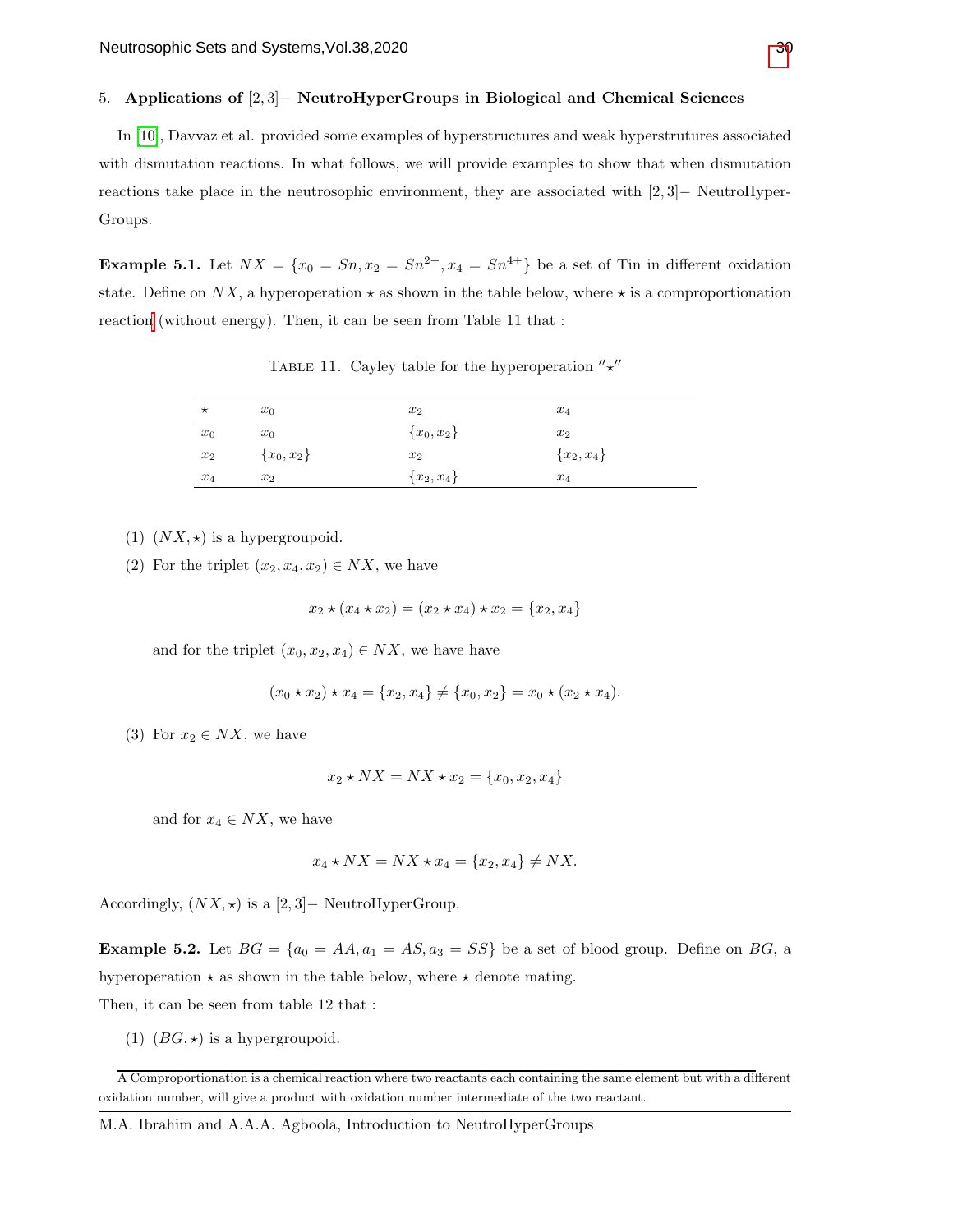| $^\star$ | $a_0$          | $a_1$               | $a_3$          |  |
|----------|----------------|---------------------|----------------|--|
| $a_0$    | $a_0$          | $\{a_0, a_1\}$      | $a_1$          |  |
| $a_1$    | $\{a_0, a_1\}$ | $\{a_0, a_1, a_3\}$ | $\{a_1, a_3\}$ |  |
| $a_3$    | $a_1$          | $\{a_1, a_3\}$      | $a_3$          |  |

TABLE 12. Cayley table for the hyperoperation  $\mathscr{N}_{\star}$ 

(2) For the triplet  $(a_1, a_3, a_1) \in BG$ , we obtain

$$
a_1 \star (a_3 \star a_1) = (a_1 \star a_3) \star a_1 = \{a_0, a_1, a_3\}.
$$

and for the triplet  $(a_0, a_1, a_3) \in BG$ , we obtain

$$
(a_0 \star a_1) \star a_3 = \{a_1, a_3\} \neq \{a_0, a_1\} = a_0 \star (a_1 \star a_3).
$$

(3) For an element  $a_1 \in BG$ , we obtain

$$
a_1 \star BG = BG \star a_1 = \{a_0, a_1, a_3\} = BG
$$

and for an an element  $a_3 \in BG$ , we obtain

$$
a_3 \star BG = BG \star a_3 = \{a_1, a_3\} \neq BG.
$$

Accordingly,  $(BG, \star)$  is a [2,3]– NeutroHyperGroup.

Remark 5.3. It is evident from Examples [5.1](#page-15-1) and [5.2](#page-15-2) that in the neutrosophic environment, [2, 3]− NeutroHyperGroups are associated with dismutation reactions in some chemical reactions and biological processes.

#### 6. Conclusions

In this paper, we have for the first time introduced the concept of NeutroHyperGroups. Specifically, a class of NeutroHyperGroups called [2, 3]− NeutroHyperGroup was investigated and some of their elementary properties and several examples were presented. It was shown that the intersection of two [2, 3]− NeutroSubHyperGroups is not necessarily a [2, 3]− NuetroSubHyperGroup but their union may produce a [2, 3]− NeutroSubHyperGroup. Also, it was shown that the quotient of a [2, 3]−NeutroHyperGroup factored by a [2, 3]− NeutroSubHyperGroup is a [2, 3]− NeutroHyperGroup. Examples were provided to show that in the neutrosophic environment, [2, 3]− NeutroHyperGroups are associated with dismutation reactions in some chemical reactions and biological processes. In our future work, we hope to use the algebraic properties of NeutroHyperGroups to analyze some chemical reactions and biological processes.

Funding: This research received no external funding.

Acknowledgments: The authors acknowledge the suggestions of Professor Florentin Smarandache on the NeutroSophication of the hypergroup considered in this paper.

Conflicts of Interest: The authors declare no conflict of interest.